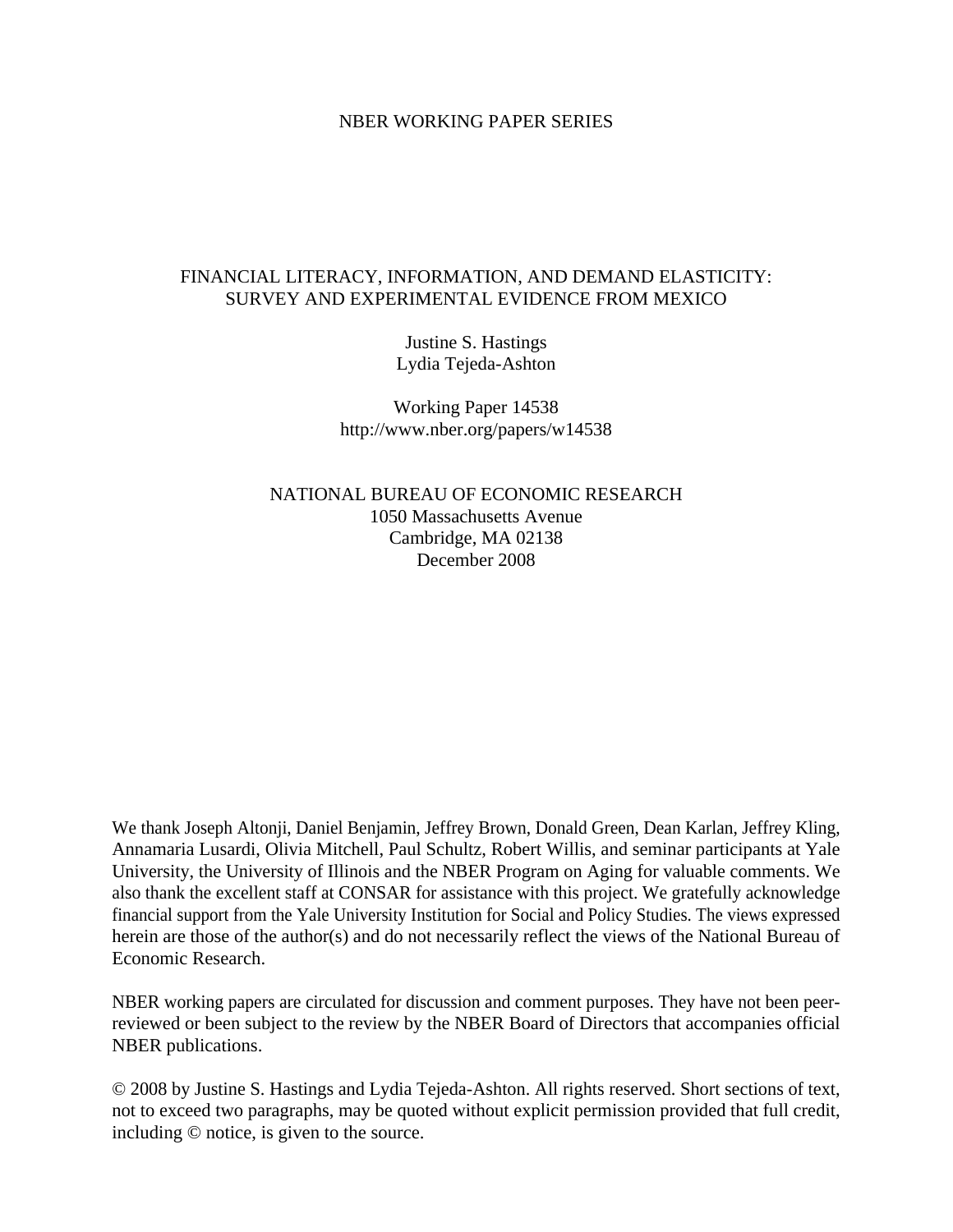Financial Literacy, Information, and Demand Elasticity: Survey and Experimental Evidence from Mexico Justine S. Hastings and Lydia Tejeda-Ashton NBER Working Paper No. 14538 December 2008 JEL No. H0,H55,L10

## **ABSTRACT**

We use responses to a survey and experiment with participants in Mexico's privatized social security system to examine how financial literacy impacts workers' choice behavior and how simplifying information on management fees may increase measures of price elasticity sensitivity among the financially illiterate. We find that by presenting fees in pesos instead of annual percentage rates, financially illiterate workers focus much more on fees when choosing between investment funds, selecting funds with lower average fees in hypothetical choice settings. Even though changes in information have small impacts on fees of the selected fund, holding fees constant, we show that changes in choice behavior imply a substantial increase in price sensitivity. Hence, the way in which information is presented to workers can have a substantial impact on optimal fees that firms can charge in the marketplace.

Justine S. Hastings Yale University P.O. Box 208264 New Haven, CT 06520-8264 and NBER justine.hastings@yale.edu

Lydia Tejeda-Ashton 207 Giannini Hall #3310 University of California Berkeley, CA 94720-33 lashton@are.berkeley.edu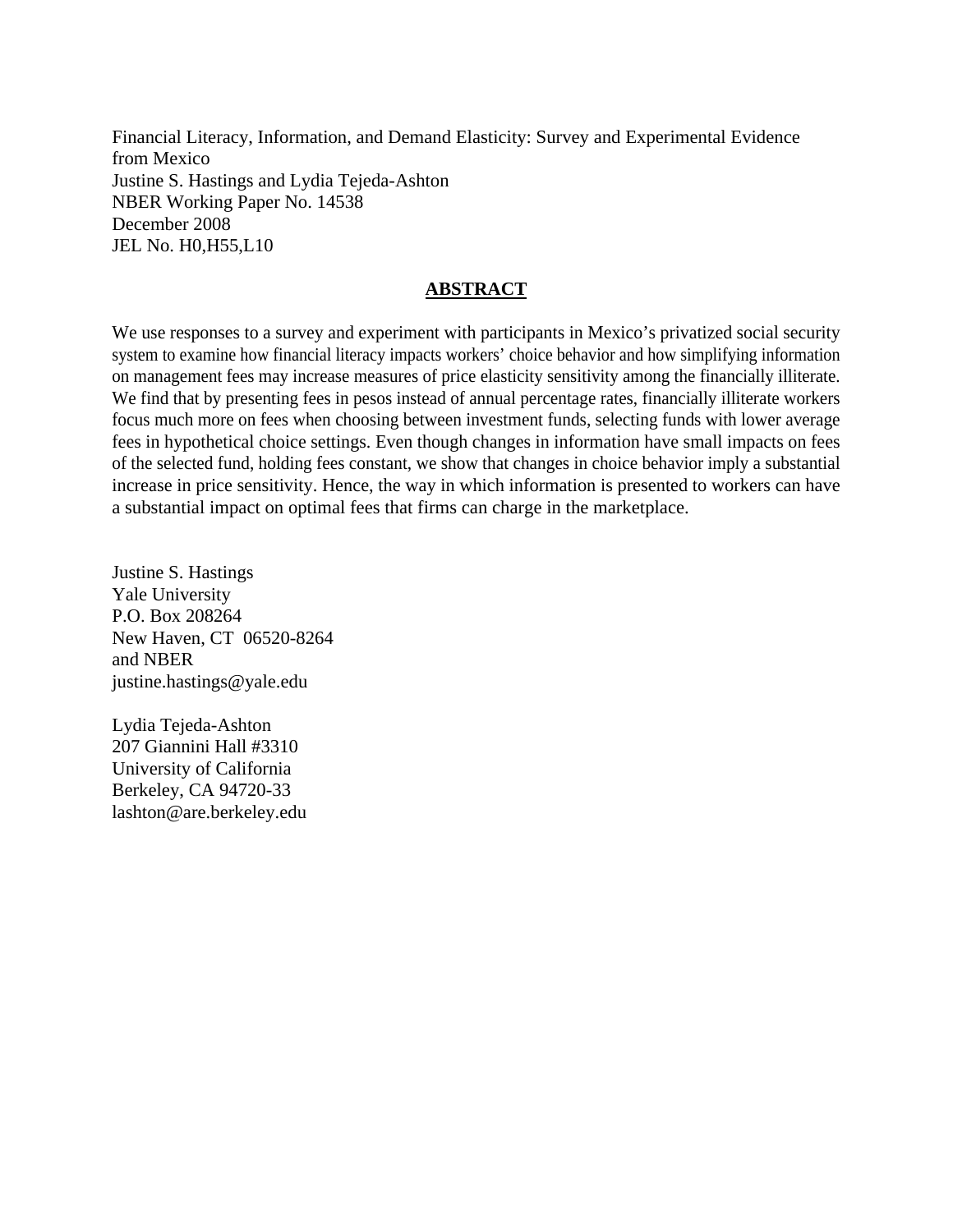# **1. Introduction**

1

Policy reforms are increasingly incorporating expanded consumer choice and privatization in an effort to increase efficiency and consumer welfare in traditionally publicly provided markets. This movement towards increased choice and privatization has affected policy reforms in public education (No Child Left Behind, school choice, and charter schools), public healthcare (Medicare part D), and social security. Social security reform is a particularly pressing issue as economies around the world grapple with aging populations and longer life expectancy. One goal of replacing pay-as-you-go systems with fully funded private account plans is to increase expected retirement wealth for a given level of contributions, through market-driven efficiency gains (Geanakoplos, Mitchell, and Zeldes [1998], Feldstein and Samwick [1999], Feldstein and Liebman [2001]). However, as in any traditional product market, the fundamental behavior of consumers and firms determines market efficiency and net benefits from expanded choice.

Several recent papers have explored how salience and cognitive costs affect consumer decisions in a wide range of markets, including retail purchases, Medicare plans, credit cards, and public schooling (Chetty, Looney, and Kroft [2007], Kling et al. [2008], Ausubel [1991], Hastings and Weinstein [2008], respectively).<sup>1</sup> Market outcomes may not be efficient if, for example, decision making costs cause consumers to place more weight on firm brand name relative to price than they would if prices were transparent and easy to understand. If decision making costs are negatively correlated with education, income, and wealth, then increased privatization and choice could increase disparities across socioeconomic groups in traditionally publicly provided markets (Hastings, Kane, and Staiger [2008], Hastings and Weinstein [2008]).

In the context of privatized social security, differences in financial literacy, investment experience, and education may significantly impact the choice of funds since decisions involve understanding financial concepts, such as compounding, inflation, risk, and return.<sup>2</sup> If financially

<sup>&</sup>lt;sup>1</sup> Borgans et al. (2008) summarize the related literature in psychology and outline approaches for incorporating personality and cognition in decision making and economic outcomes.

<sup>&</sup>lt;sup>2</sup> Lusardi and Mitchell (2006) and Van Rooij, Lusardi, and Alessie (2007) show links between measures of financial literacy, savings behavior, and wealth at retirement using survey data from the US Health and Retirement Study and the Dutch National Bank household survey, respectively. Measures of financial literacy in both studies are compiled from respondents' ability to demonstrate basic understandings of financial concepts necessary to make investment decisions, such as the effects of compound interest, inflation, and risk on savings accumulation. In both surveys, many respondents fail to correctly answer basic questions on inflation, compounding, and risk. The researchers also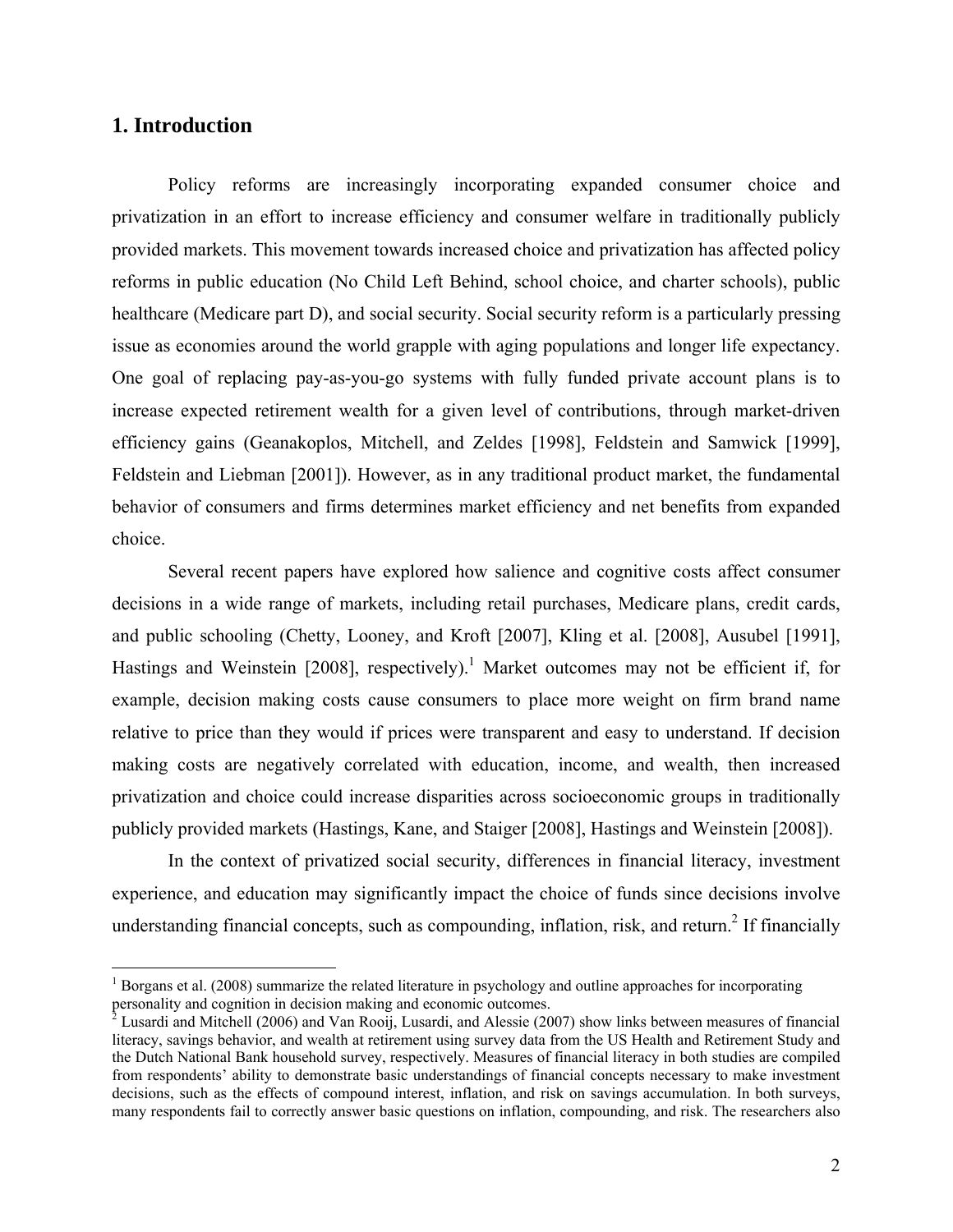illiterate participants face higher costs of interpreting information on fees, they may choose funds based on easier-to-determine characteristics, such as brand name. The resulting demand inelasticity may mitigate gains in retirement wealth from privatization for these consumers, and there may be market-level efficiency implications, as well. If large segments of investors are financially illiterate or face high decision making costs and choose funds based on brand name or convenience, rather than on low management costs, equilibrium fees may be significantly above competitive levels, negatively impacting wealth at retirement for all participants.

 This paper uses data from a survey with an embedded experiment in Mexico's privatized social security system to examine how characteristics, such as income, education, investment experience, and financial literacy impact how workers view investment funds, called *Afores* (Administradoras de Fondos para el Retiro, pronounced Ah-FOR-ay), the extent to which workers minimize fees when selecting an Afore, and the degree to which information presentation can affect measures of price sensitivity among financially unsophisticated participants.<sup>3</sup> The survey collected information on worker characteristics from 763 subjects, focusing on characteristics not available in administrative data. These included educational attainment, knowledge of the savings and retirement system rules, reasons for choosing the current Afore, sources of information used in selecting the Afore, savings behavior and experience, and measures of financial literacy.<sup>4</sup> The survey was then followed by an information experiment, in which participants were presented with hypothetical Afore choices in different formats, to examine how typically unobserved consumer characteristics, such as financial literacy, impact stated price elasticity of demand and how receiving information in simplified

show an empirical link between financial literacy, savings, and planning for retirement, suggesting that differences in cognitive costs may contribute to differences in wealth at retirement. Moreover, researchers have found that even among relatively wealthy and educated investors, investors' decisions are overly responsive to defaults (Madrian and Shea [2001], Cronqvist and Thaler [2004]), information on past returns (Choi et al. [2007]), and the number of options offered for choice (Benartzi and Thaler [2001]).

 $3\overline{3}$  Mexico privatized social security in 1997, creating a fully funded system based on private accounts. Over the past decade, between eleven and twenty-one privately owned firms called *Afores* (Administradoras de Fondos para el Retiro) have provided fund management for the mandatory contributions of formal-sector labor market participants. Despite the relatively large number of firms to choose from, fees remain substantially higher than management fees for indexed mutual funds. High equilibrium fees may be due either to consumer behavior (demand inelasticity), firm behavior (anti-competitive behavior), or both. Hastings (2008) uses administrative data from social security accounts in Mexico and finds that this demand inelasticity is caused not only by decision making costs among workers, but also by regulations concerning how information on fees of firms are presented to workers . 4

<sup>&</sup>lt;sup>4</sup> The surveys were collected in face-to-face interviews at malls and parks in Mexico City. Comparing our survey data to administrative data from the social security administration, we find that our sample is fairly representative of the population as a whole.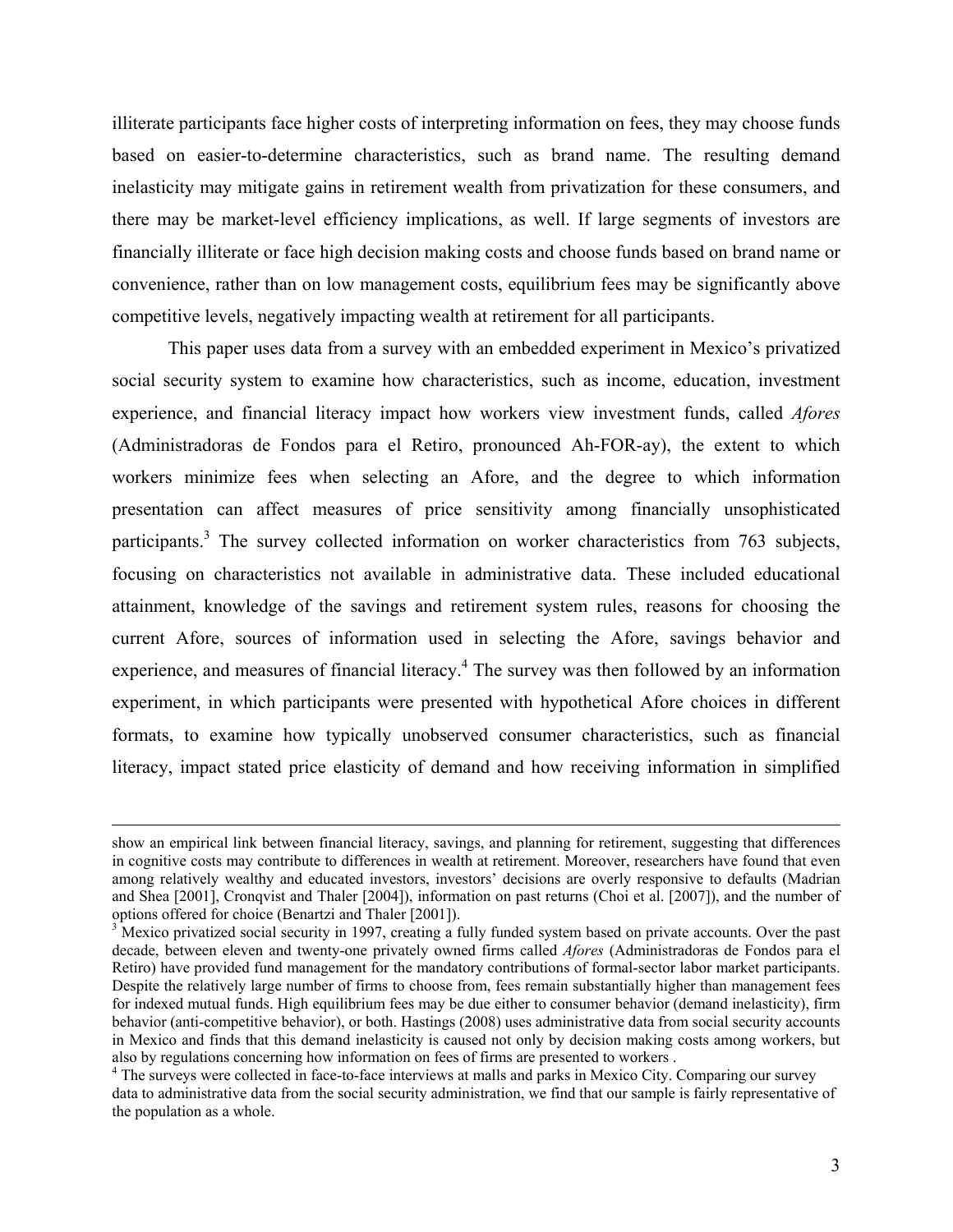format affected the price elasticity of demand, particularly among financially unsophisticated respondents.

The information experiments asked each subject to rank her top 3 choices for Afore when fees for the Afores in the market were presented in pesos per year instead of as an annual percentage rate on assets under management (the typical presentation format), when total fees over 10 years in pesos were presented instead of pesos per year, and when historic rates of return were given alongside information on fees. The relative prices of the Afores (and their returns, where applicable) varied randomly across surveys, providing a source of variation in addition to multiple ranked responses, to separately identify the importance respondents placed on price from unobservable characteristics of the Afore (such as brand-name quality).

 We find that workers are fairly knowledgeable about the system. Approximately 81% of respondents were able to recall and write down the name of their Afore, and shares of Afores named by respondents closely match the actual shares of Afores in the market. While most respondents ranked fees as one of the most important factors determining their choice of Afore, we find that many workers lacked the financial literacy to answer basic questions about inflation and compound interest. Furthermore, few participants had experience investing in stocks, bonds, or mutual funds outside of their social security account.

 Using the rank-ordered responses from the Afore choice forms, we find that respondents who scored high on financial literacy questions were much more price-sensitive when ranking Afores. This relationship remained even after allowing price sensitivity to vary with age, education, and salary.<sup>5</sup> We also find that financially illiterate workers pay much more attention to fees when fees are presented in pesos, but financially literate respondents have no change in choice behavior when given fees in pesos instead of in percentages. Since one of the determinants of financial literacy is correctly answering basic questions about compounding and inflation, these findings provide a link between measures of underlying financial skills and the ways in which agents are able to understand management fees.

Over all respondents, presenting fees in pesos instead of in percentages generated a 25 - 55% increase in demand elasticity for Afore choices in our experiment.<sup>6</sup> If all respondents were

 $\overline{a}$ 

 $<sup>5</sup>$  In addition, respondents who stated that fees were important to them when choosing their actual funds placed</sup> significantly higher weights on fees when selecting funds in our experiment.

<sup>&</sup>lt;sup>6</sup> Specifically, we estimate the change in demand elasticity for each Afore, since each is modeled as a differentiated product. To translate changes in demand elasticity into changes in optimal fees, we assume that firms compete on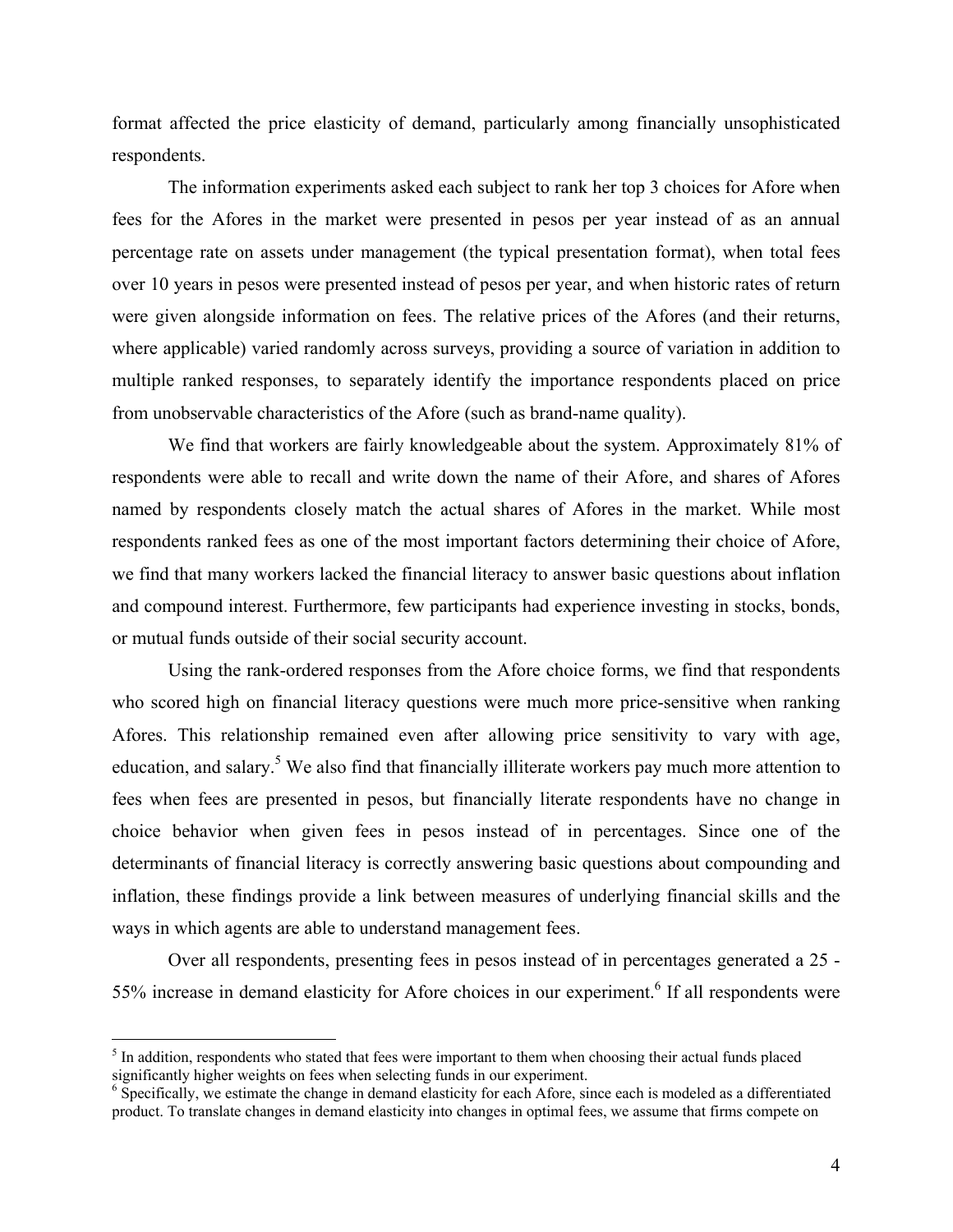financially literate, demand elasticity would increase by 74 - 134%. Hence simply changing the format from percents to pesos has about a third of the impact on demand elasticity that financial literacy does, implying that providing information that makes fees more transparent and easy to understand may be a very cheap alternative to expensive education programs. We also examine the impact that presenting both information on fees and past returns has on price elasticity of demand and Afore choice. For financially illiterate, Afore brand name becomes a more important determinant of their choice when statistics on both fees and past returns are given to financially illiterate workers.<sup>7</sup> This contributes to the overall decline in price elasticity of demand that each Afore hypothetically faces when consumers are given information on fees and past returns together.

These results have interesting implications for the presentation of government-mandated information and its potential to influence choices and competition in privatized social security markets. Because social security accounts cover financially literate and illiterate workers alike, presenting information in easy-to-understand calculations may have a significant impact on the ability of low-income and low-educated workers to understand fees and incorporate them into their decisions. Furthermore, presenting one statistic instead of multiple statistics may increase demand elasticity to that statistic (e.g., fees or returns-net-of fees) and minimize the weight workers place on brand name instead.

# **2. Background on Mexican Privatized Social Security System**

#### **2.1 System Background and Regulations**

Mexico's privatized social security system has been in effect since July 1, 1997. The objective of the reform was to make the pension system financially viable, reduce the inequality of the previous pay-as-you-go system, and increase the coverage and amount of pensions, through the establishment of individual ownership over retirement account contributions.<sup>8</sup> The

prices in a differentiated products market. The implied first-order conditions relate the profit-maximizing price-cost margin to the inverse of the firm's demand elasticity.

 $7$  We will show that fees and returns are not significantly positively correlated in this highly-regulated investment market, so investors should not somehow infer that a high fee implies an abnormally high rate of return.

<sup>&</sup>lt;sup>8</sup> Sinha (2003), PowerPoint presentation by CONSAR on "Modernization of the Mexican Pension System," New York, February, 2005.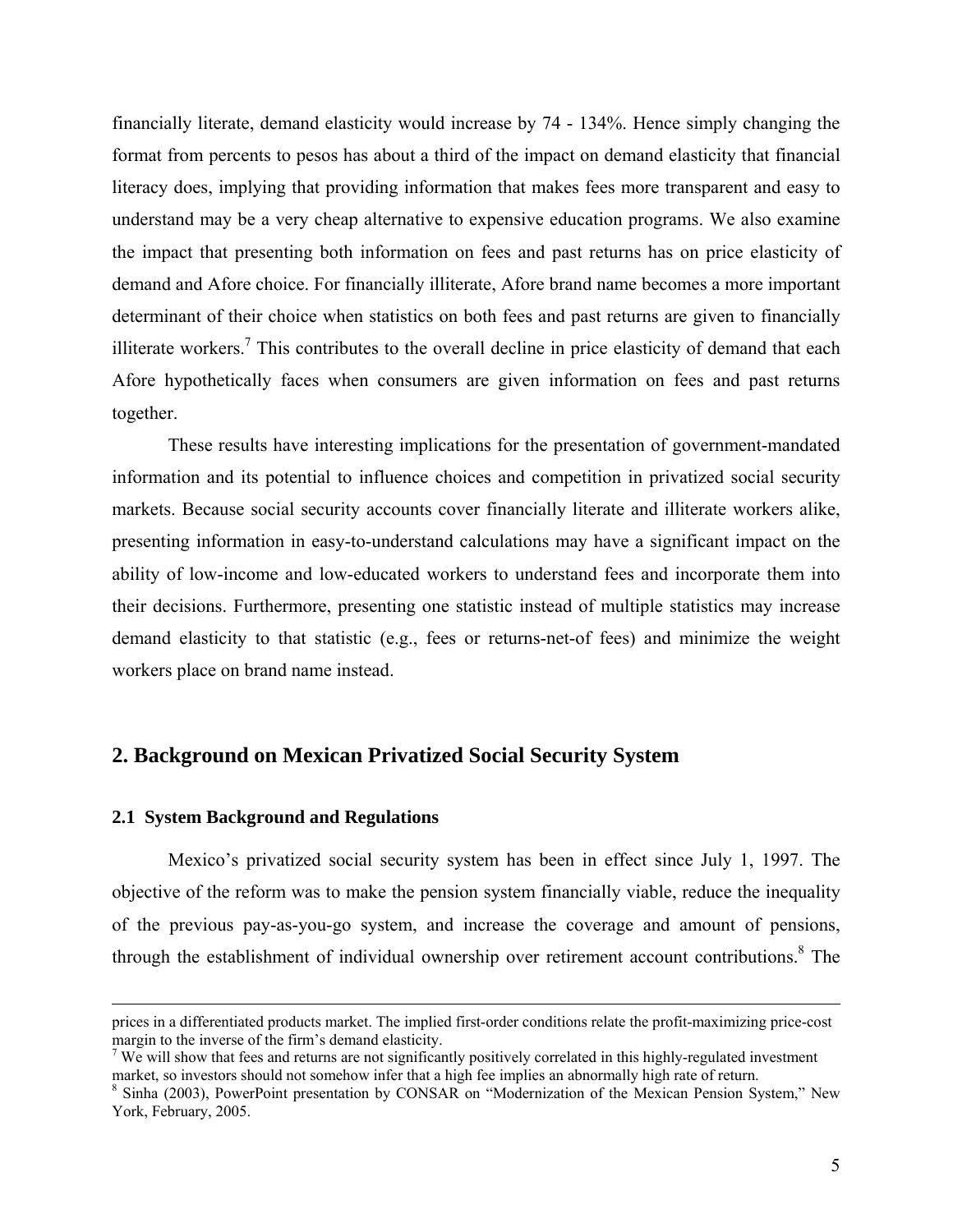government approved private investment managers, previously introduced as Afores, to manage the individual accounts and established CONSAR (Comision Nacional del Sistema de Ahorro para el Retiro) to oversee this new *Sistema de Ahorro para el Retiro* (SAR).<sup>9</sup> In June 2007, SAR had 37.5 million registered accounts.<sup>10</sup> The economically active population in Mexico was 44.4 million and about 72.9% of the labor force participated in the formal sector.<sup>11</sup> Total funds in the system exceeded 1.14 trillion pesos, which was approximately 12.5% of the expected 2007 GDP.<sup>12</sup> Since its inception, there have been many changes in rules and regulations governing the system. We will describe the rules governing the system in place as of June of 2007 when the survey was conducted.

Mandatory contributions to the retirement account come from three places: the worker contributes a mandatory 1.125% of her base salary, the employer contributes an additional 5.15%, and the government contributes 0.225% of the base salary, as well as a "social contribution" of 5.5% of the inflation-indexed Mexico City minimum wage (Sinha [2003]).<sup>13</sup> The funds in the account are managed by the Afore that the worker chooses. Afores are approved by CONSAR, and each Afore is required to offer at least two specialized investment funds, called *Siefores* (Sociedades de Inversión Especializadas en Fondos para el Retiro, pronounced See-FOR-ay): A higher-risk fund called Siefore Básica 2 and a low-risk fund called Siefore Básica 1. The investment possibilities for each Siefore are heavily regulated by CONSAR. Siefore 1 is effectively restricted to investing in Mexican government bonds, and all workers over 55 years of age must have their funds in a Siefore 1. Siefore 2 may include investments in equities, but equity investments are capped at 15%, and the investment vehicles are restricted to Principal Protected Notes and Exchange Traded Funds tied to major stock indices. Hence Siefores can be seen as fund managers that can invest in government bonds, high-rated corporate

1

<sup>&</sup>lt;sup>9</sup> Initial reforms introduced in 1992 created private SAR accounts for workers at a bank of her choice, concurrent with participation in the partially funded scheme. However, all investment decisions were still made in a manner similar to the older system, but this role was largely limited to administrative tasks, such as record keeping and account statement generation (Sinha [2003]).

 $10$  Comisión Nacional del Sistema de Ahorra para el Retiro (CONSAR), Cuentas Administradas por las Afores, http://www.consar.gob.mx/boletin\_estadistico/cuentas.shtml.<br><sup>11</sup> Instituto Nacional de Estadística Geografía e Informática (INEGI), http://www.inegi.gob.mx.<br><sup>12</sup> Comisión Nacional del Sistema de Ahorra para el Retiro (CONS

http://www.consar.gob.mx/estadisticas/2007/02/valor\_0207.xls.  $\frac{13}{13}$  In addition, another 5% of the worker's base salary is contributed to a housing account.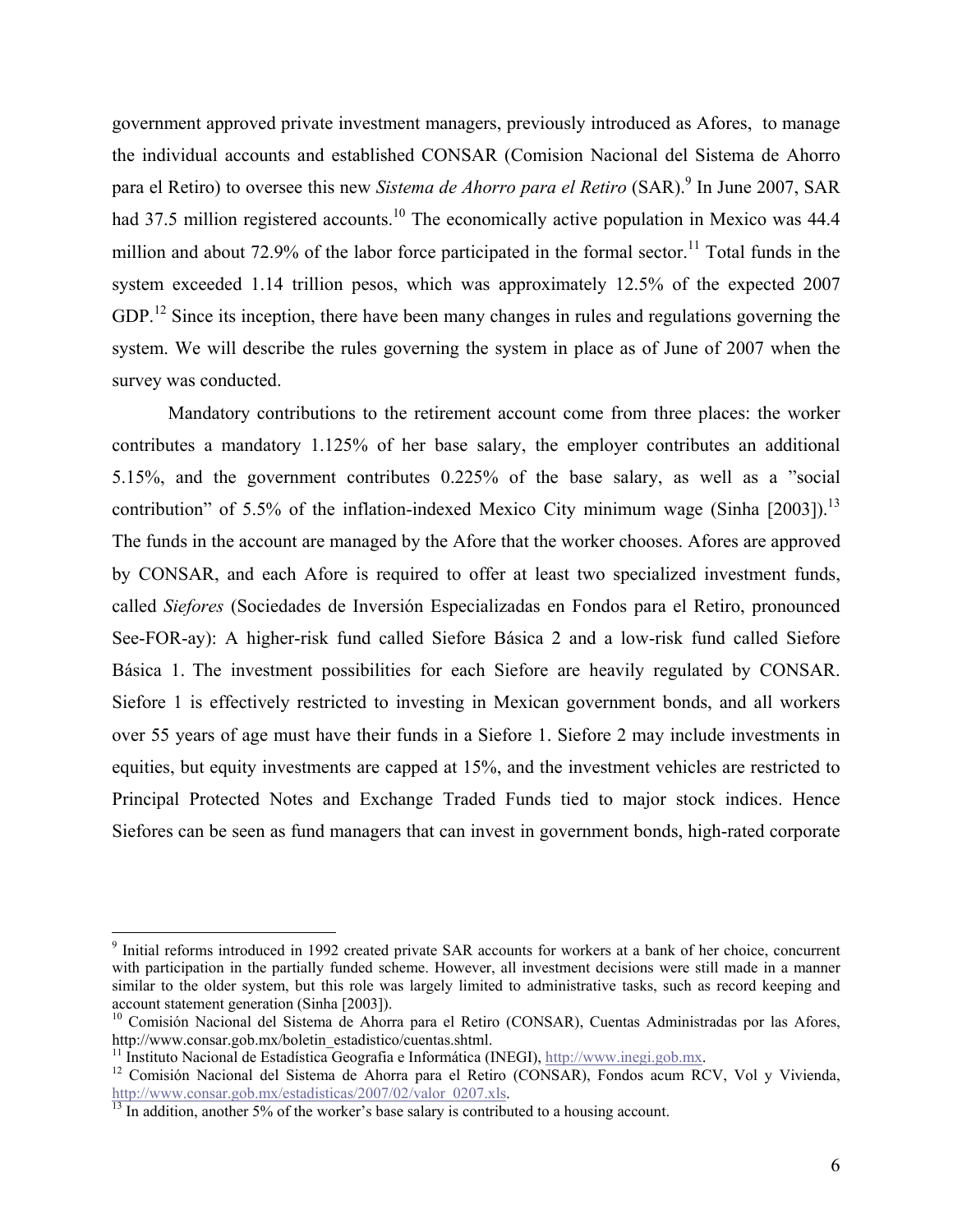bonds, and equity indices. Web Appendix B shows investment requirements and holdings for the Siefores.<sup>14</sup>

 When a worker is first employed at a firm offering benefits, she must actively choose an Afore. Once registered with an Afore, the worker may transfer to another Afore fairly easily.<sup>15</sup> There is no system-wide default option – workers must select an Afore. If an account starts but is not properly registered or attached to a worker (i.e., if the system does not know who owns the funds), the account is automatically assigned to an Afore according to rules established by CONSAR. These unassigned accounts typically have a very low balance and represent less that 5% of total assets under management.

 Afores charged commissions on both flows (load fee) and on assets under management (balance fee). *The fee is the same whether the account is invested in Siefore 1 or Siefore 2.* The load fee is called a "flow fee" because it is quoted as a percent of the worker's salary instead of as a percent of the contribution to the account. *Hence a flow fee of 1% is actually a 15.4% load fee (1/6.5 =0.154)*. In June 2007, flow fees ranged from 0.5% - 1.6% (i.e., a 7.7% - 25% load). In addition to the flow fee, firms charged balance fees ranging from 0.12% to 1.5%. These two fees are published by CONSAR along with a combination of these two fees called the "1 Year Equivalent Fee on the Balance" or the "Equivalent Fee".<sup>16</sup> The equivalent fee is the published fee that a firm would charge on balance alone to yield the same balance at the end of one year, based on its published flow and balance fee to a hypothetical worker with assumptions placed on monthly salary and balance. We will refer to this fee as the CEF (CONSAR's Equivalent Fee). The assumptions placed on the CEF significantly understated salary and overstated balance relative to workers in the system, skewing the equivalent fee downward, and substantially

 $\overline{a}$ 

<sup>&</sup>lt;sup>14</sup> Comisión Nacional del Sistema de Ahorro para el Retiro (CONSAR), Cartera de Valores Básica 2, http://www.consar.gob.mx/estadisticas/2007/08/valor\_0807.xls.<br><sup>15</sup> Workers can switch Afores as often as they would like as long as the Afore to which they want to switch is less

expensive than their current Afore. They can switch to any Afore once per year or whenever their current Afore raises its fees. As we will discuss later, most workers switch far fewer times than once per year, implying that this restriction is rarely binding. Workers can switch in several ways – over the phone by calling a toll-free number that CONSAR provides, over the internet at CONSAR's secure website, or by requesting the Afore to which they are switching to complete the request. All switches are centralized at an autonomous agency called PROCESAR (Empresa Operadora de la Base de Datos Nacional SAR), which is in charge of processing account data. This eliminates the ability of the Afores to make switching difficult or time consuming.<br><sup>16</sup> In addition, most firms offer a small discount off their base fee that applies to workers who have been in the

system for longer than a predetermined period. These discounts used to be applied based on the tenure of the worker with the Afore – effectively introducing a substantial switching cost over time. CONSAR required that, as of January 2005, all firms offer discounts based on the worker's tenure in the system instead of their tenure with the Afore. This substantially and exogenously changed the set of fees each worker faced when choosing whether to switch Afores.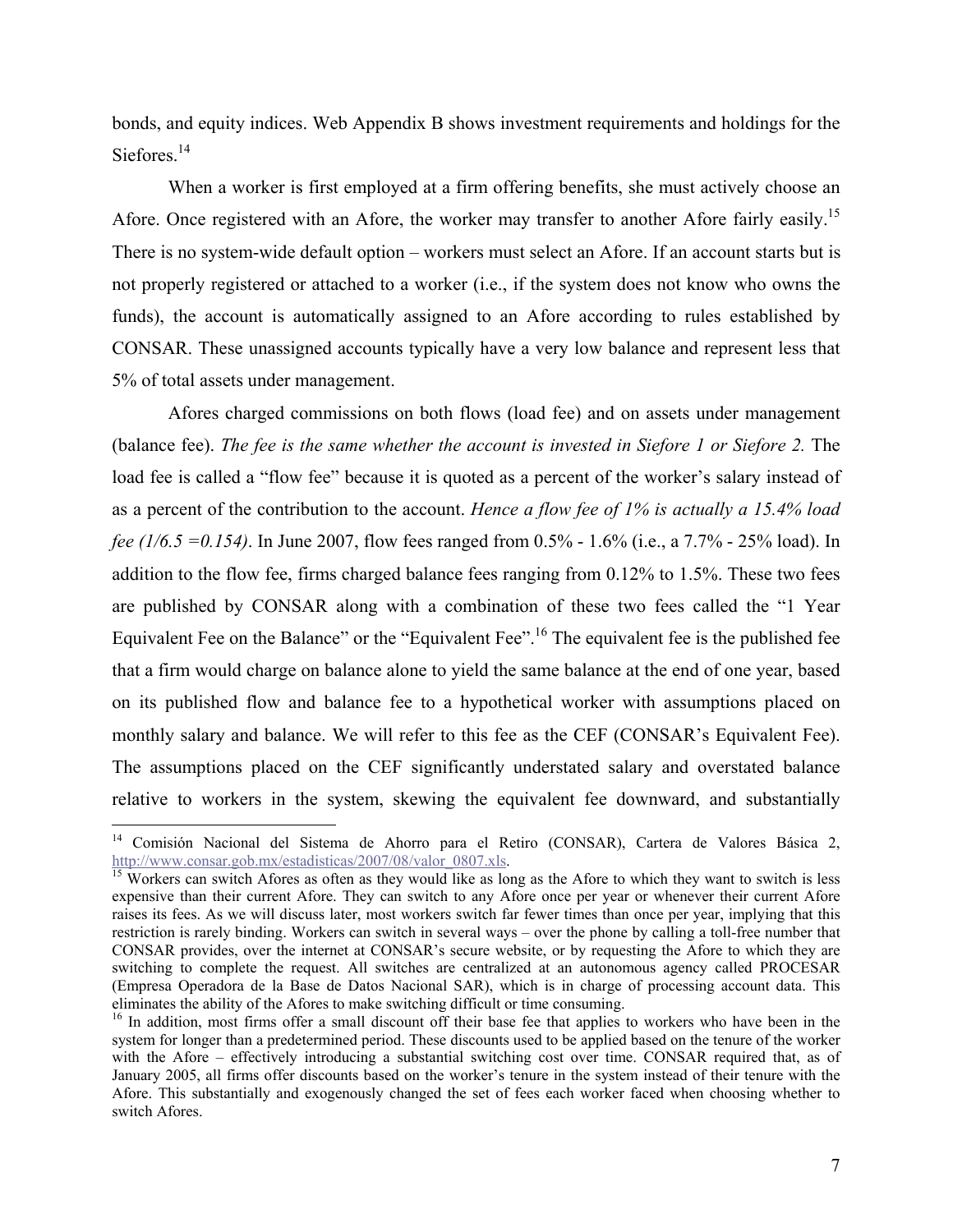understating the fees actually paid by most workers in the system. Table 1 shows the June 2006 published CEF and distribution of actual equivalent fees paid by workers in each Afore; the actual fees paid are substantially higher than the published CEF representation of Afore's fees.<sup>17</sup>

 To register for an Afore, workers were required to view the table of CEF's, along with each Afore's 3 year historic return, and sign a form stating that they had seen and understood the table of fees and returns as a part of the registration for an Afore account. If a worker were to switch online, she would have to acknowledge that she viewed the required fees and returns table, and every Afore is required to post this table on its website, as well, along with a statement that past returns do not guarantee future performance. We will return to this when we examine how viewing both fees and returns impacts demand elasticity of workers in our survey experiment. An example of this required table appears in Web Appendix C.

#### **2.2 Descriptive Statistics of Accounts and Fund Choices**

Table 2 shows summary statistics for a 10% random sample of *afiliados* (registered account holders) in the system in June 2007. All financial statistics are reported in Mexican pesos unless otherwise noted. The symbol for a Mexican peso is \$, and 10.8 Mexican pesos  $\approx 1$ US Dollar in June 2006. <sup>18</sup> More than 60% of afiliados are men, reflecting the higher propensity of Mexican men to participate in the formal labor market. The wage distribution is skewed to the right – with a mean that is substantially larger than the median. The balance is also skewed to the right, and overall, pension account balances are relatively small (in comparison to US 401(k) accounts, for example).<sup>19</sup> The average worker has been with her current Afore for 5.62 years and has been in the system for an average of 7.28 years. The mean number of switches (weighted by the number of years in the system) is about once every three years (0.3), although the median number of switches is once ever five years  $(0.21)$ , and, in fact, the higher mean is driven mostly by an active upper tail that switches around once per year. Changes in Afore fees, changes in a workers' balances, wages, and labor market participation will change the optimal fund to invest

1

<sup>&</sup>lt;sup>17</sup> Duarte and Hastings (2008) shows how this presentation impacts actual demand elasticity and Afore choices in the system.

 $^{18}$  Banco de México, Tipos de Cambio,<br>http://www.banxico.gob.mx/PortalesEspecializados/tiposCambio/indicadores.html.

<sup>&</sup>lt;sup>19</sup> For example, the Employee Benefit Research Institute puts average  $401(k)$  balance in the US at \$121,202 US Dollars (VanDerhei et al. [2007]).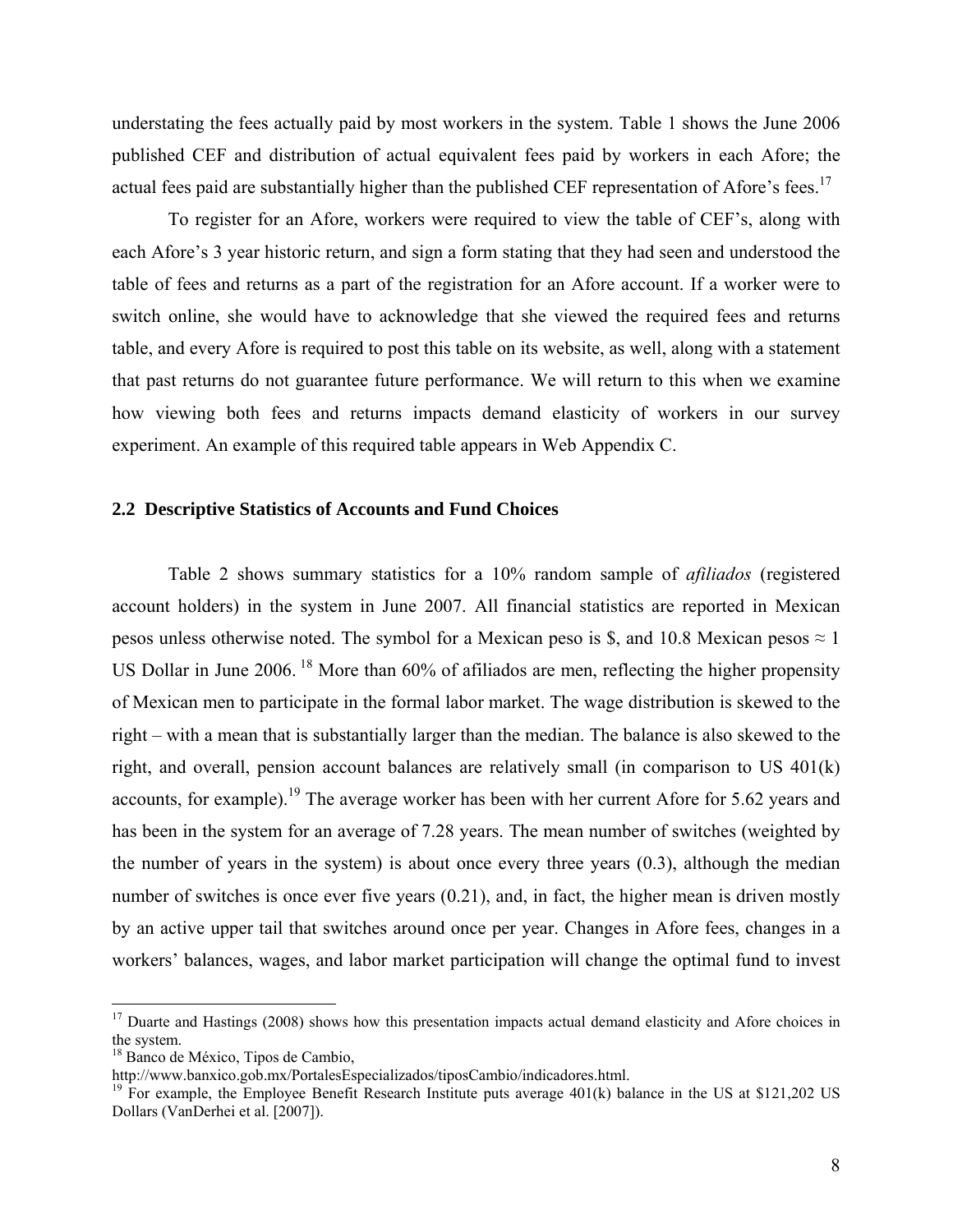in, which suggests that workers may not be actively managing their accounts as much as they could.

 Despite the seemingly large number of Afores to choose from and the range in fees across the Afores,<sup>20</sup> few workers seemed to be choosing Afores to minimize fees.<sup>21</sup> If we generate a rank of each Afore for each individual based on their actual fees paid, we find that the average person is in their  $12^{th}$  ranked Afore out of  $17<sup>22</sup>$  The average person pays 6.12% of their balance in annual fees, and could cut that fee approximately in half by switching to their cheapest Afore. An average savings of 3.46% of fees for assets under management represents a substantial amount of money left on the table.<sup>23</sup> Column 4, of Table 2, shows the potential savings that afiliados could gain by switching from their current Afores to the cheapest Afores as a percentage of their balances. It is important to note that there is not a historical relationship between measures of persistent Afore performance and fees, implying that workers should not be choosing higher-fee funds because these higher fees cover higher costs of management for better performing firms. Web Appendix Table A.2 presents test for correlation between fees and historic performance. The lack of correlation may not be surprising given that the investment vehicles firms can use are highly regulated by CONSAR.

 $\overline{a}$ 

 $20$  In July 1997, seventeen Afores began operations (Sinha [2003]). Since then, there has been a consolidation wave followed by an entry wave. In early 2003, at its most consolidated point, the market consisted of 11 firms. Duarte and Hastings (2008) present graphs showing changes in fees from 2004-2006. Since then there have been several new entrants, so that as of June 2007, there were 21 Afores in the market. Web Appendix Table A.1 lists the Afores operating in the market in June 2007, with their entry date as well as a description of the firm. The Afores range from prominent Mexican banks like Banamex, and international investment firms like HSBC, to department store chains like Coppel (similar to Sears).

<sup>&</sup>lt;sup>21</sup> Web Appendix Table A.2 presents results that test if fees are correlated with measures of market over- or underperformance and does not find evidence that they are. However the sample period is relatively small given the short history of the Afore market.

<sup>&</sup>lt;sup>22</sup> To make this comparison, we calculate the fee that each firm would charge to each afiliado using her balance, her last recorded salary, and tenure in the system. We ranked the firms from cheapest to most expensive for each afiliado. Duarte and Hastings (2008) perform similar calculations using expected balances and wages going forward, and past average contribution rates and find basically the same fact – that workers are paying substantially more fees than they could if they switched to the cheapest fund. In addition, Duarte and Hastings (2008) show that this pattern remains even when examining choices of Afore at the time of choice. On average, workers choose only slightly less expensive funds, and over 25% of workers switch to Afores that are actually more expensive than the one they are currently in.

<sup>&</sup>lt;sup>23</sup> Note that the 12<sup>th</sup> cheapest means that there are approximately 12 Afores that they could have chosen that would have charged them a cheaper management fee. Also, each afiliado pays an average CEF of 2.86% and the average CEF that would be charged by the cheapest Afore for each afiliado is 1.52%. The average CEF rank of each afiliado's current Afore is 11.45 out of 17.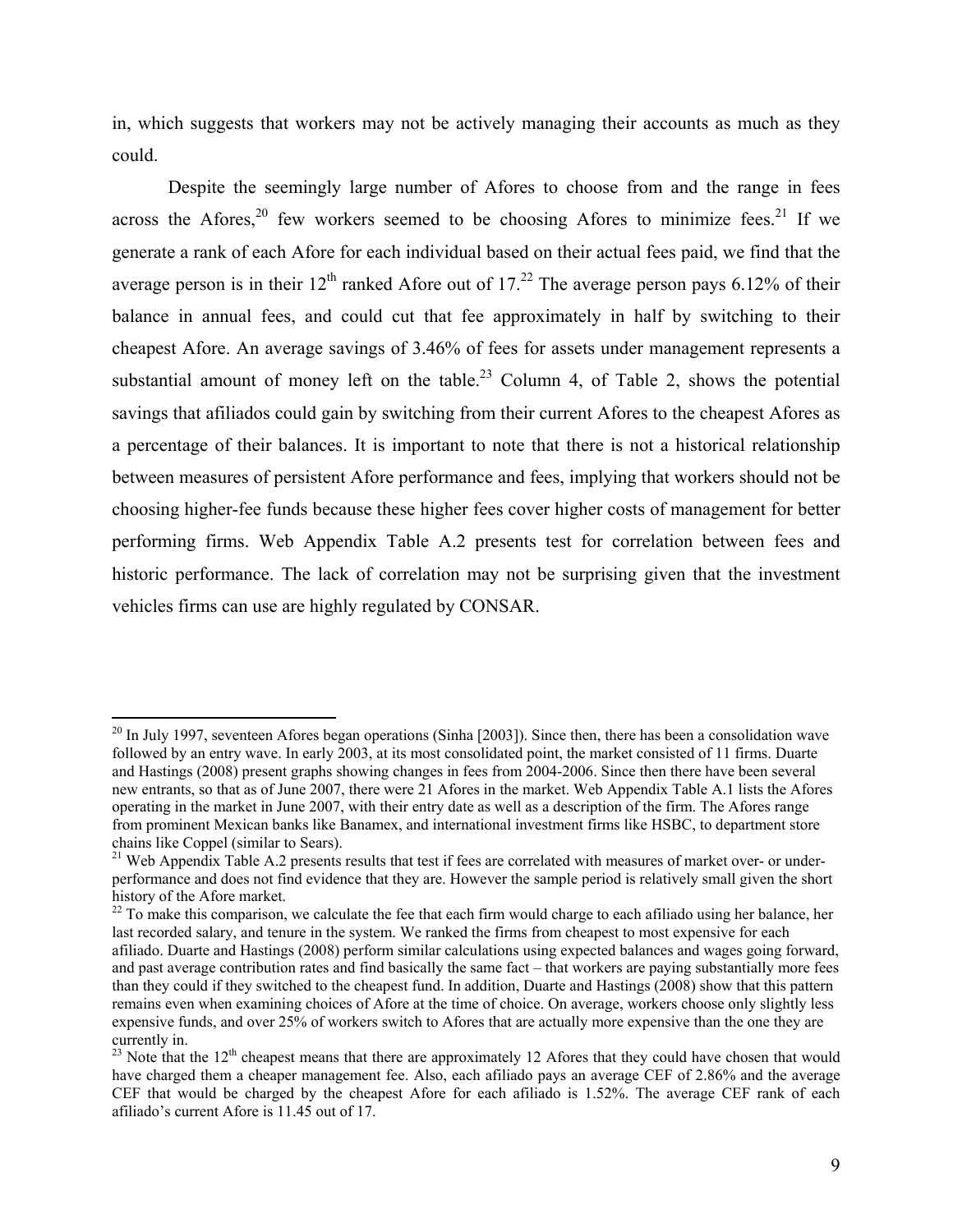# **3. Survey and Field Experiment**

#### **3.1 Description of the Survey and Field Experiment**

To examine how demographics such as education, financial literacy, savings and investment experience influence Afore choice and price elasticity of demand, we conducted a survey and field experiment in Mexico City in June 2007. The survey was administered in parks and malls around Mexico City – covering areas where people from all economic backgrounds spend time with their families on weekends. We hired a team of 12 surveyors from local government agencies, universities, and NGOs in Mexico City to help administer the survey. Potential respondents were approached by a surveyor who stated that they were with a group from Yale University, conducting a study of the savings and retirement system, and they were informed that their responses would be anonymous and confidential. We collected 763 surveys in total. Most respondents spent approximately 30 minutes completing the survey.

The first portion of the survey consisted of three pages of questions that gathered information on demographics, choice and savings behavior, and measures of financial literacy. An example of the questions appears in Web Appendix D. Where appropriate, response options were randomly varied across surveys. Questions 1-12 collected basic demographic information as well as information unavailable in administrative data, including education, marital status, number of children, internet access, and internet usage. We also collected information on employment status in the formal sector, employment title, and income. Questions 13-24 asked respondents questions about their current Afore choice and their knowledge of and participation in the SAR.

The final 3 questions of the survey were designed to construct a measure of financial literacy, modeled after the US Health and Retirement Study (HRS) Module 8 on Retirement Planning (HRS [2004]). The first question measures whether an individual understands compound interest by asking if she would have more, less, or equal to 1500 pesos at the end of five years if she invested 1000 pesos today at 10% annual return. The second question gauges whether a person understands inflation by asking if she would be able to buy more or less with her money at the end of a 1 year investment if inflation were 2% and investment returns were 1%,. The third question tests familiarity with financial investments, such as mutual funds and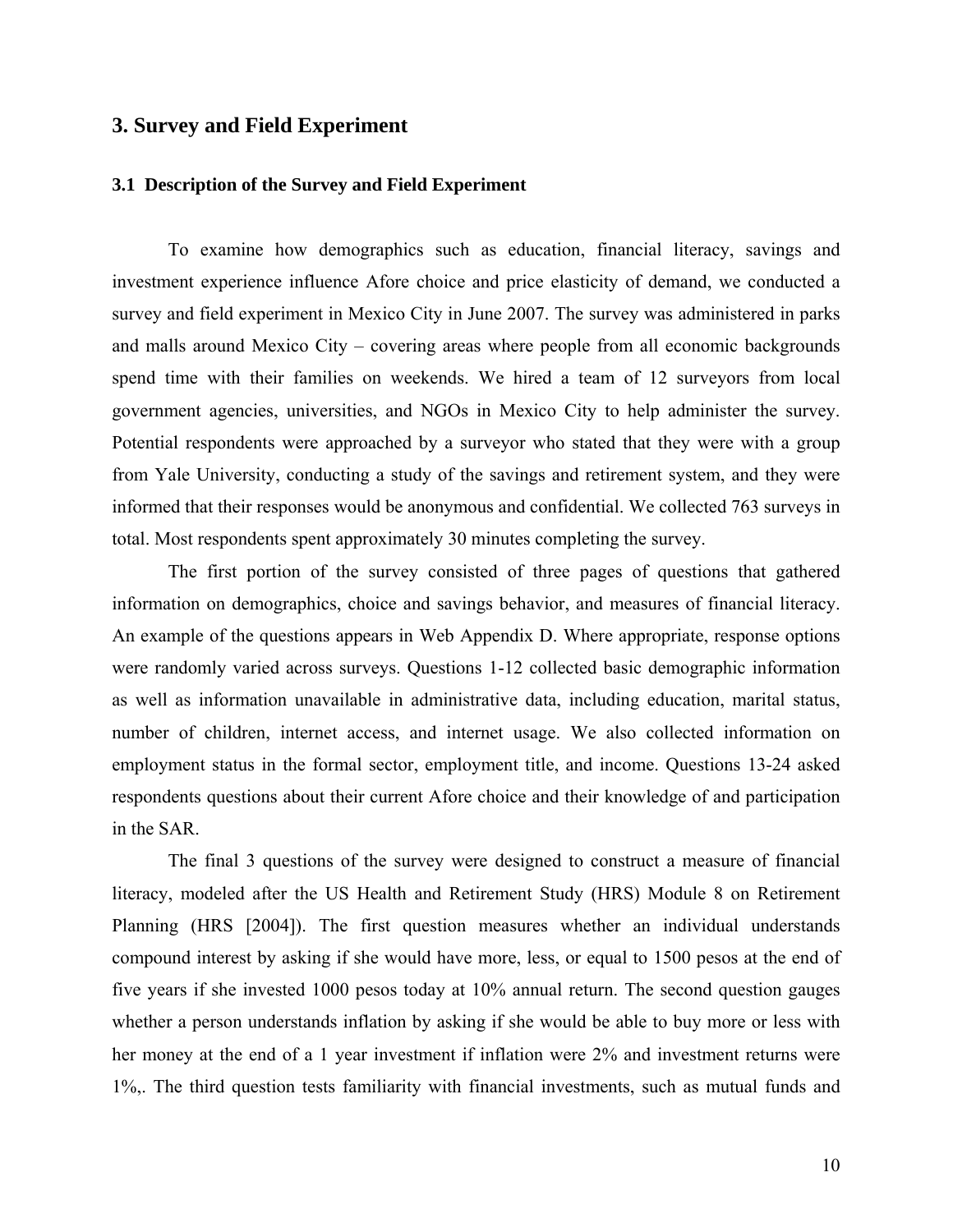stocks, by asking participants to select from possible relationships between past and future returns. One of the options is to select the familiar phrase that "past returns do not predict future performance" highlighted on Afore websites and printed materials. In all cases, the option "I don't know" and the option "Prefer not to answer" were both listed to minimize the chance of guessing (Lusardi and Mitchell [2006]).

 These three pages were followed by four separate hypothetical sets of information on Afores. The respondents were told that they needed to advise their brother on which Afore to choose for his SAR account. They were to consider the subsequent hypothetical information on the Afores given by CONSAR to assist with Afore choice and rank their top 3 Afore choices. The table was similar to CONSAR's actual table of information and real names of Afores were used, but the relative fees varied randomly across surveys so that we could estimate price sensitivity in a choice model incorporating the realistic value of Afore brand name. Each sheet presented information designed to test how simplified information and framing of information would impact Afore choice and price sensitivity. There were six types of information framing – each participant received 4 of these types. Examples of these sheets are given in Web Appendix E. The six basic information frames were: 1) Fees presented as a percentage of balance (how fees are typically presented), 2) Fees presented as pesos charged per year (simplifying the fees by performing multiplication for the worker), 3) Fees presented as 10 year total fees paid in pesos (changing the framing of the fees to increase the size), 4) Account balances after 10 years (framing the Afore choice as account balance gains instead of costs), 5) Fees presented with 1 year past returns, or 6) Fees presented with 1 and 3 year past returns.

Each survey contained a randomly selected combination of 4 of these sheets.<sup>24</sup> The fees and returns were drawn from the actual distribution of fees and returns for the Afores, so they were realistic. However, the relative fees (and returns, if applicable) for each Afore listed on each sheet were randomized across surveys and across sheets within a survey, allowing us to measure demand elasticities based on the stated choices of each respondent in each table. In addition, fees in all formats were calculated using the appropriate equivalent fee formula, and underlying fees were expressed as a percentage of balance. This allowed us to convert all fees

 $\overline{a}$ 

 $^{24}$  Only 4 sheets were used in each survey because initial tests suggested that more than 4 sheets was too long. There were 3 different combinations of these 4 sheets, and each respondent was randomly given a survey with one of these combinations. The fees of the firms varied both within and across the 3 different overall formats.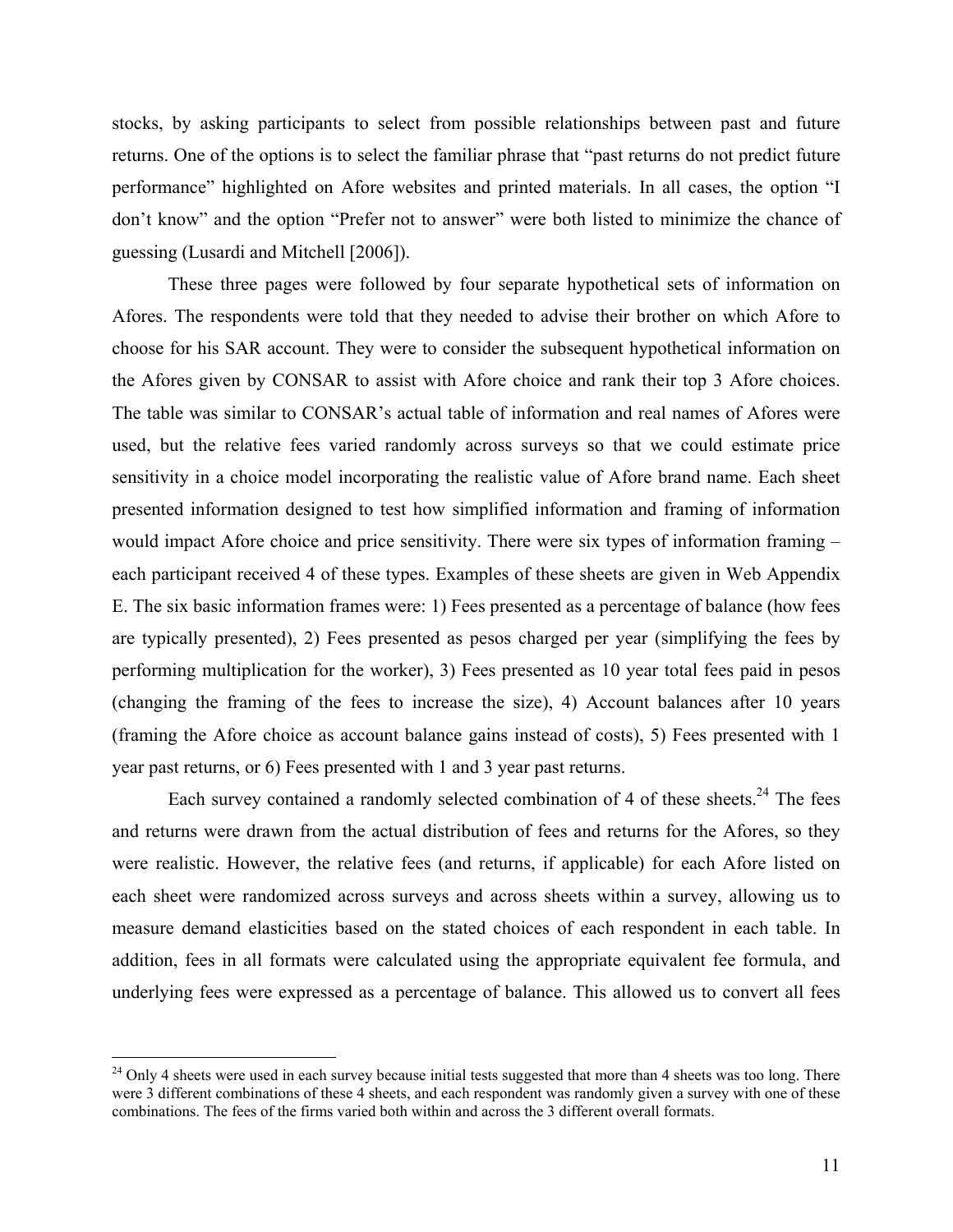(whether pesos per year or pesos per 10 years) back into a percentage of balance to make the appropriate regression comparisons of the effect of information framing on demand elasticity.

#### **3.2 Analysis of Survey Responses**

Table 3 compares demographic characteristics of our survey sample with those of the population in the administrative data. The population in this case is a snapshot from the administrative database for June of 2007 for all afiliados residing in Estado de Mexico and Distrito Federal (Mexico City). Column 1 gives summary statistics for our sample, while Columns 2-4 give the population mean when available with confidence intervals for the population mean given the sample variance and our sample size. Our sample has a higher average salary driven by a slight under-sampling of the lowest-income workers and oversampling of the highest-income workers; however, we have density in all areas of wage distribution. For demographic variables in the survey but not in the administrative data, the majority of survey participants have a high school degree or higher and over two thirds of respondents had access to the internet, either at home or at the office.

 Overall, respondents were fairly knowledgeable about their accounts and about the savings and retirement system. Approximately 81% of respondents knew and could write down on the survey the name of their current Afore, and the market shares of the respondents' stated Afores were fairly representative of the actual Afore market shares in the population in June 2007. In addition, 79% of respondents considered their SAR account as part of their personal wealth, and 86% knew that they could switch Afores for free.

 Table 4 presents results from probit regressions of whether a respondent ranked a particular reason as one of the top three reasons she chose her current Afore on responses to demographic questions. The first row gives the mean of the dependent variable; the fraction of people who listed that reason as one of the top three reasons why they chose their Afore. The first column shows that respondents with a post-high school education and respondents who use the internet often for paying bills, making reservations, or reading the news are more likely to list financial stability as a top reason for choosing their Afore. In addition, Internet users and/or those with Internet access (survey questions 7 and 8) value an Afore more if they have other accounts with that bank, and they are less likely to value easy branch access or "good service"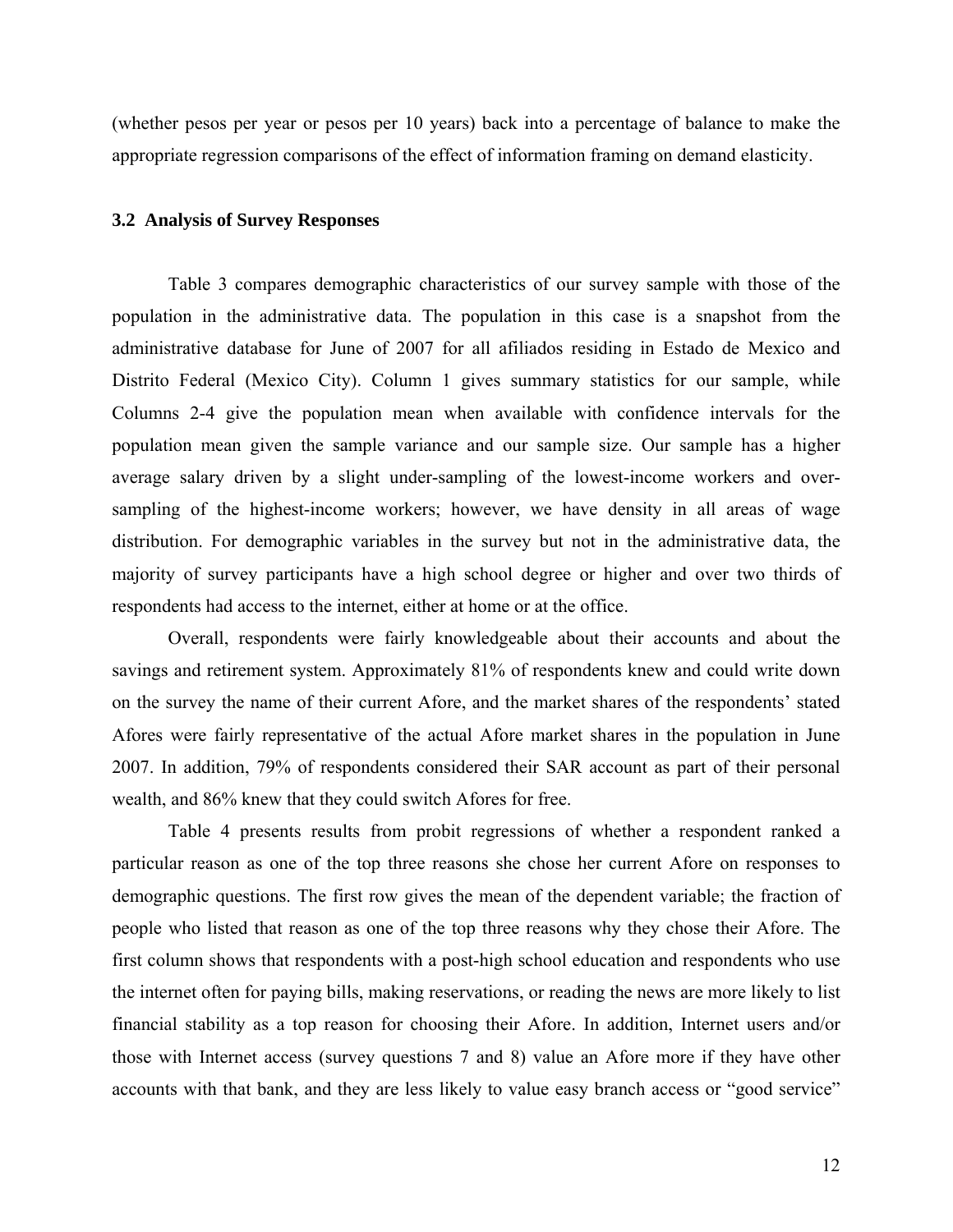when choosing an Afore (perhaps for online banking and account management). Interestingly, receiving payroll through an Afore is most important for low-income workers, as is easy branch access. Most importantly, higher-educated workers are more likely to state that low fees are an important determinant of choice, but they are also more likely to look for higher past returns.

 Table 5 presents results from probit regressions of whether a respondent ranked a particular information source as her primary information source for choosing her Afore (survey question 17) on respondent's demographics. The first row gives dependent variable means and shows that, while CONSAR is a major source of information (21.6%), people are most likely to get their information from the Afores through Agentes Promotores (Afore sales agents; mean response of 26.9%). Women and low-income workers are more likely to rely on their employer for information when choosing an Afore, while men and internet users are much more likely to rely on information published by CONSAR. There is no significant difference across demographic groups in the extent to which information from Afore agents is used in deciding on which Afore to go with. The survey results on stated reasons for choices and sources of information suggest that low-income and lower-educated individuals may be less sensitive to fees, relying more on their employer's advice or the Afore that is affiliated with the bank that provides payroll at their employer. In addition, they seem to value product differentiation through service and branch access – both characteristics that may given them added value from large banks such as Banamex and at the same time make them less likely to respond to lower prices by choosing another Afore.

 One reason that low-income and/or lower-educated workers may rely more on their employers and local branch services when choosing an Afore, focusing less on fees and returns, may be because they have little experience with financial savings and investment in general. Survey question 24 asked respondents to list which type of vehicles they use for savings (outside of their SAR account), and very few respondents indicated that they had experience with financial instruments, such as stocks or bonds. For a large fraction of people, their Afore is the only experience they have with investing money outside of informal savings networks. Table 6 shows that only 16% of people report that they save through equities, debt, or foreign securities. Almost half of the respondents do not even save in a bank, saving instead in informal networks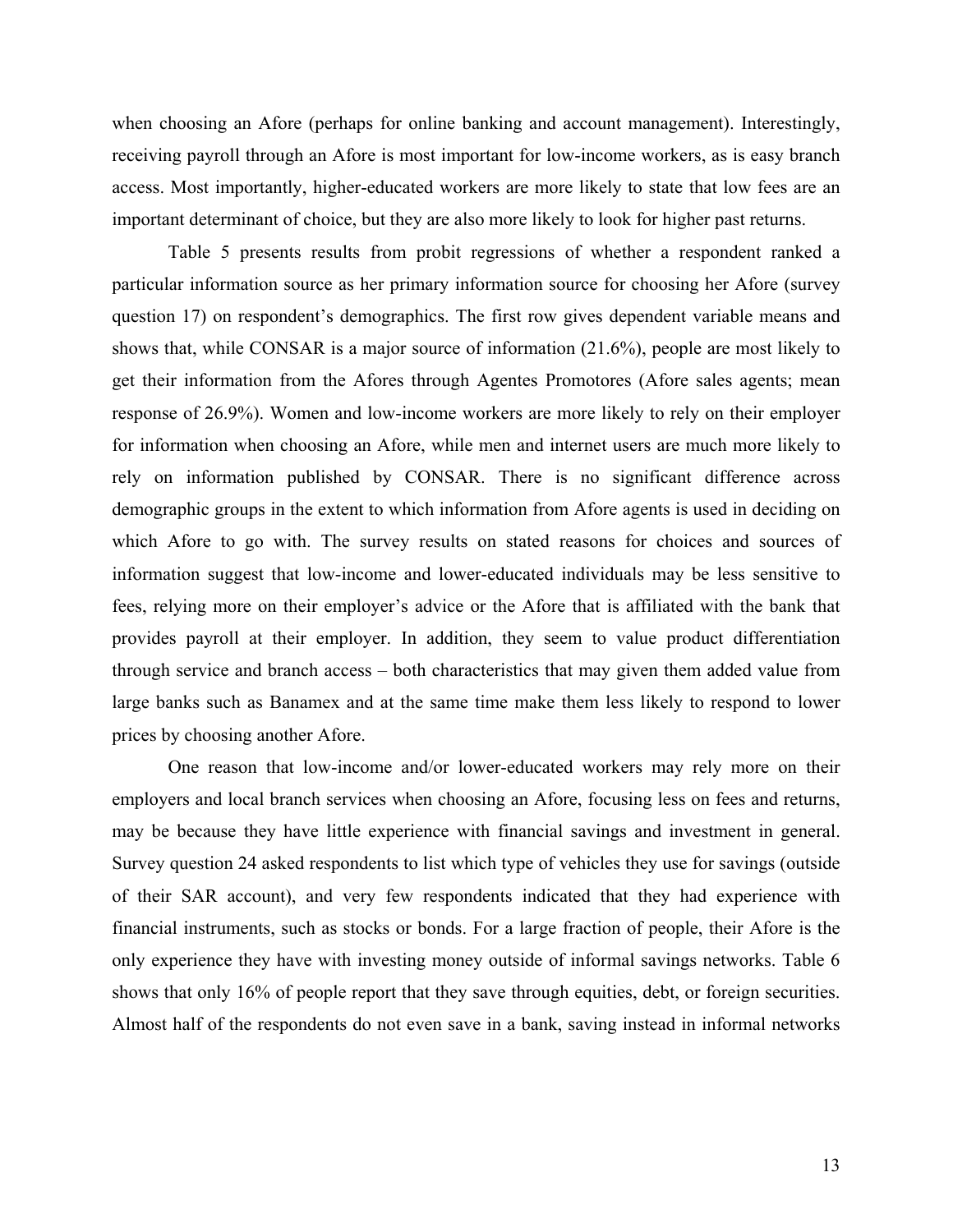of friends, families, or employee cooperatives.<sup>25</sup> As expected, education and income are much lower for respondents who do not save or who save in informal networks or cooperatives. Of workers who do not save, only 32.2% have greater than a high school education, while almost 90% of respondents who save in stocks or bonds have post-high school education. Average salary triples from those who say they do not save to those who save in sophisticated financial assets (\$5,809 versus \$18,967).

 These statistics imply that many people may not be familiar with basic calculations needed to make wise investment decisions when planning their retirement savings and choosing between the Afores in the market. To examine financial literacy, we asked 3 questions (survey questions 25-27) motivated by the financial literacy module in the HRS. We asked a question that measured respondents' understanding of compounding, one that measured their understanding of inflation, and one that tested their knowledge of the relationship between past and future returns emphasized by investment firms.<sup>26</sup> Using the answers we formed a financial literacy index that is the sum of correct answers across the three questions (Lusardi and Mitchell [2006], Van Rooij, Lusardi, and Alessie [2007]).<sup>27</sup> Overall, 32% of respondents answered the compounding question correctly, 65% of respondents answered the inflation question correctly, and 23% demonstrated knowledge of investment returns terminology by selecting "past returns do not predict future returns" in question 27. When we sum the number of correct answers, we find that 26%, 39%, 25% and 10% of respondents answered 0, 1, 2, and 3 questions correctly, respectively. Our measure of financial literacy is positively correlated with education, salary, and savings sophistication, as expected. Table 7 shows averages for these variables by the number

 $\overline{a}$ 

<sup>25</sup> *Tandas* are informal savings networks typically between families and relatives. *Cooperativas* are savings cooperatives typically formed by co-workers. The employer often acts as the "bank" overseeing the worker savings cooperative and providing interest on the deposits. *Cajas de Ahorro* or *Solidarias* are small local cooperative savings communities that formed after pesos crises in the early 1990s when people lost trust in formal financial institutions.

 $^{26}$  As in the United States, all investment firms in Mexico, including the Afores, must clearly state that "past returns do not predict future performance" when providing statistics on past returns.

 $^{27}$  Knowing ahead of time that investments in mutual funds, stocks and bonds are much more prevalent in the United States than in Mexico, we replaced the question in HRS Module 8 on risk in a mutual fund versus in a stock with the question on past returns. In both questions, it is not clear what the correct answer is, since it is possible for a stock to be riskier than some narrow mutual funds and there is some evidence of persistent performance across actively managed funds. However, both questions measure the degree to which respondents are familiar with commonly expressed financial concepts. The past returns question also allow us to measure a stated response that could help predict changes in Afore choices in the information framing test that examined how Afore choices changed when respondents were given information on fees alone, fees with 1 year returns, or fees with 1 year and 3 year past returns.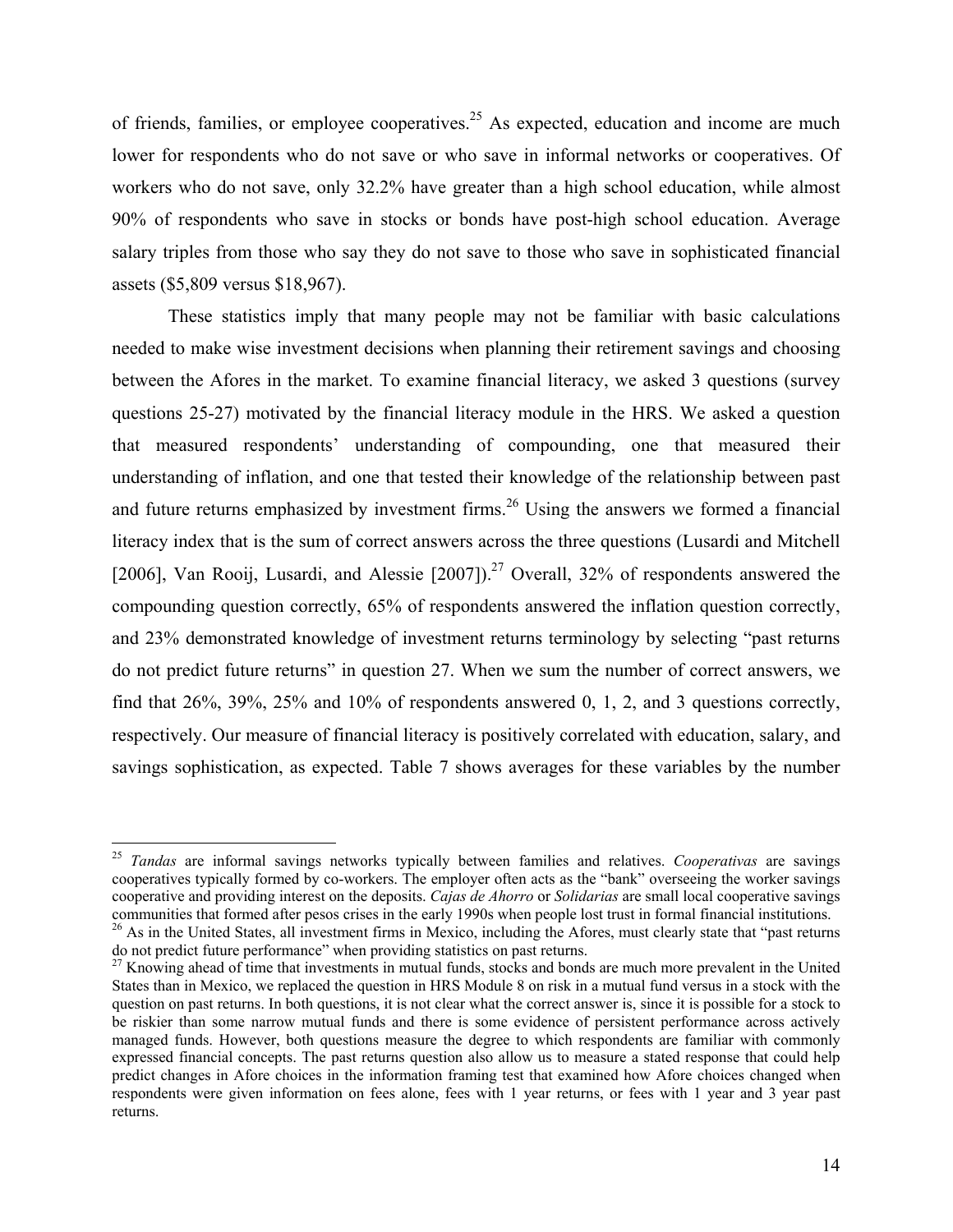correct responses to the financial literacy questions. Average salary increases significantly with the index, but there is still significant variation in salary within each cell.

#### **3.3 Analysis of Hypothetical Afore Choices**

To test if information might affect Afore choice and price elasticity of demand, we analyzed the stated choices of each respondent on the Afore choice sheets they received as the final part of their survey. Recall that each respondent was asked to rank her top three choices for an Afore based on the hypothetical information from CONSAR provided to her on each sheet. We use these rankings to measure the implicit weight each respondent attached to fees when choosing an Afore and how that weight varies with financial literacy and the type of information presented. The parameter estimates can then be used to calculate demand elasticities for each Afore implied by the choices made in each information format.

#### *3.3.1 The effect of viewing fees in pesos versus in percentages*

We begin by examining the reduced-form effect that viewing a table of Afore fees in pesos instead of in percentages has on the fee of the first-choice Afore. There are two experiments: viewing annual fees in pesos versus in percentages and viewing fees in pesos over ten years versus the annual fees in pesos. Table 8 shows the reduced form impact that each of these treatments has on the fee of the first-choice Afore. Column 1 does not include covariate controls, while column 2 does. The treatment effect estimates are very similar across the two columns. Both indicate that seeing fees in pesos per year or pesos over ten years leads to a 6-7 basis point reduction in the fee of the first-choice Afore relative to viewing fees in annual percentage rates. In addition, if we look at the covariates in column 2, this effect is a little more than one third of the effect that being financially literate has on the fee of the first-ranked Afore, and about one half of the effect that being a person who stated they look for fees when selecting their actual Afore has. However, these covariates together explain very little of the overall variation in Afore choice. The reduced-form approach excludes the importance of other factors when ranking the Afores, such as brand name. It also does not allow us to quantify what these changes in fees paid might mean from the firm's perspective as a hypothetical impact on overall demand elasticity.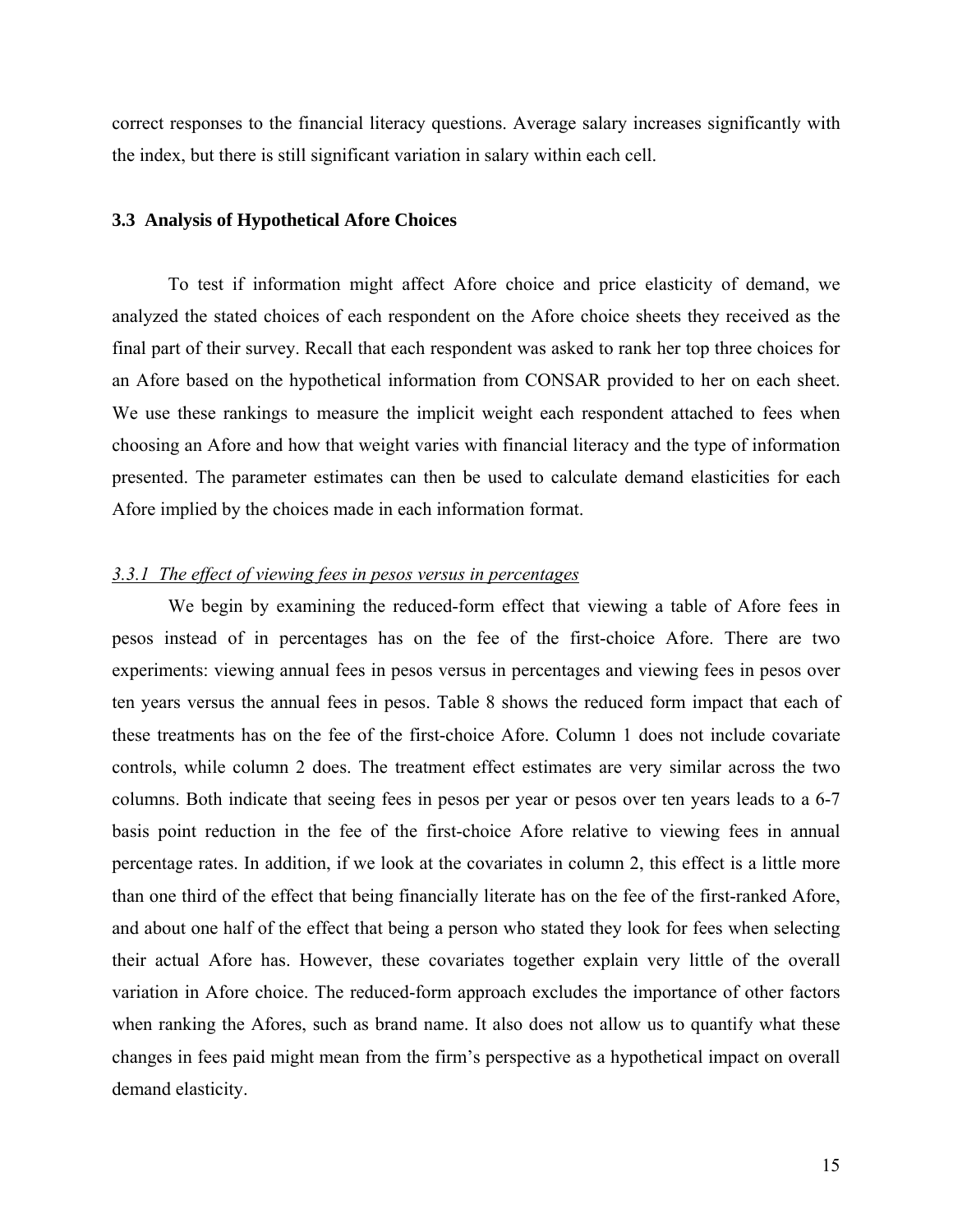We can estimate the implicit importance attached to fees relative to other factors when ranking the Afores utilizing all three ranked choices, by estimating a rank-ordered conditional (individual fixed-effects) logit model of Afore choice, where the indirect utility function for person *i* choosing Afore *j* is given by:

$$
U_{ij} = X_{ij}\delta + \alpha p_j + \theta T_i p_j + p_j Z_i \gamma + \varepsilon_{ij} \quad (1)
$$

 $\overline{a}$ 

where  $X_{ii}$  is a matrix of Afore dummies and an indicator for whether Afore *j* is the Afore that person *i* currently holds their account with,  $p_j$  is the price of Afore *j* in annual percent charged on balances,  $T_i$  is an indicator for whether person  $i$  viewed fees in pesos rather than in percentages,  $Z_i$  is a matrix of characteristics for *i* such as income and financial literacy, and  $\varepsilon_{ij}$  is an i.i.d. extreme value error term.<sup>28</sup> Because we randomized the fees across tables and solicited each respondent's top three choices, we are able to include Afore fixed effects, as well as an indicator for the respondent's current Afore, in each regression to control for unobserved brand value. We can then use the estimates to calculate the effect that information has on the importance placed on fees and the overall demand elasticity that each Afore hypothetically faces.

 Table 9 presents results across four specifications. Column 1 presents results pooling the Afore choices across respondents who were given information on fees in annual percentage rates or in pesos in either format. It also excludes financial literacy as a factor that determines price elasticity. Column 2 includes financial literacy in the pooled specification. Columns 3 and 4 allow for price elasticity to vary with whether the respondent was given fees as a percentage or fees as pesos per year (in either format). Note, to save on space, we report coefficients on only the Afores whose fixed effects were significantly different from zero (relative to the excluded Afore, Profuturo GNP).

 Comparing the results in Columns 1 and 2, we see that financial literacy is a key determinant of the weight workers place on price, dominating the effect of income, and larger in magnitude than an indicator for whether the person stated they valued fees when selecting an Afore in the survey portion of the experiment. Getting 2 or more correct answers in the financial

<sup>&</sup>lt;sup>28</sup> We don't estimate a mixed logit because we allow for many interactions between individual characteristics and price. Many of these characteristics, such as financial literacy and stated preference for fees when selecting a fund, can be interacted directly with price using our survey data, even though they would be unobserved in administrative data and enter instead through idiosyncratic preferences for fees in a mixed logit model.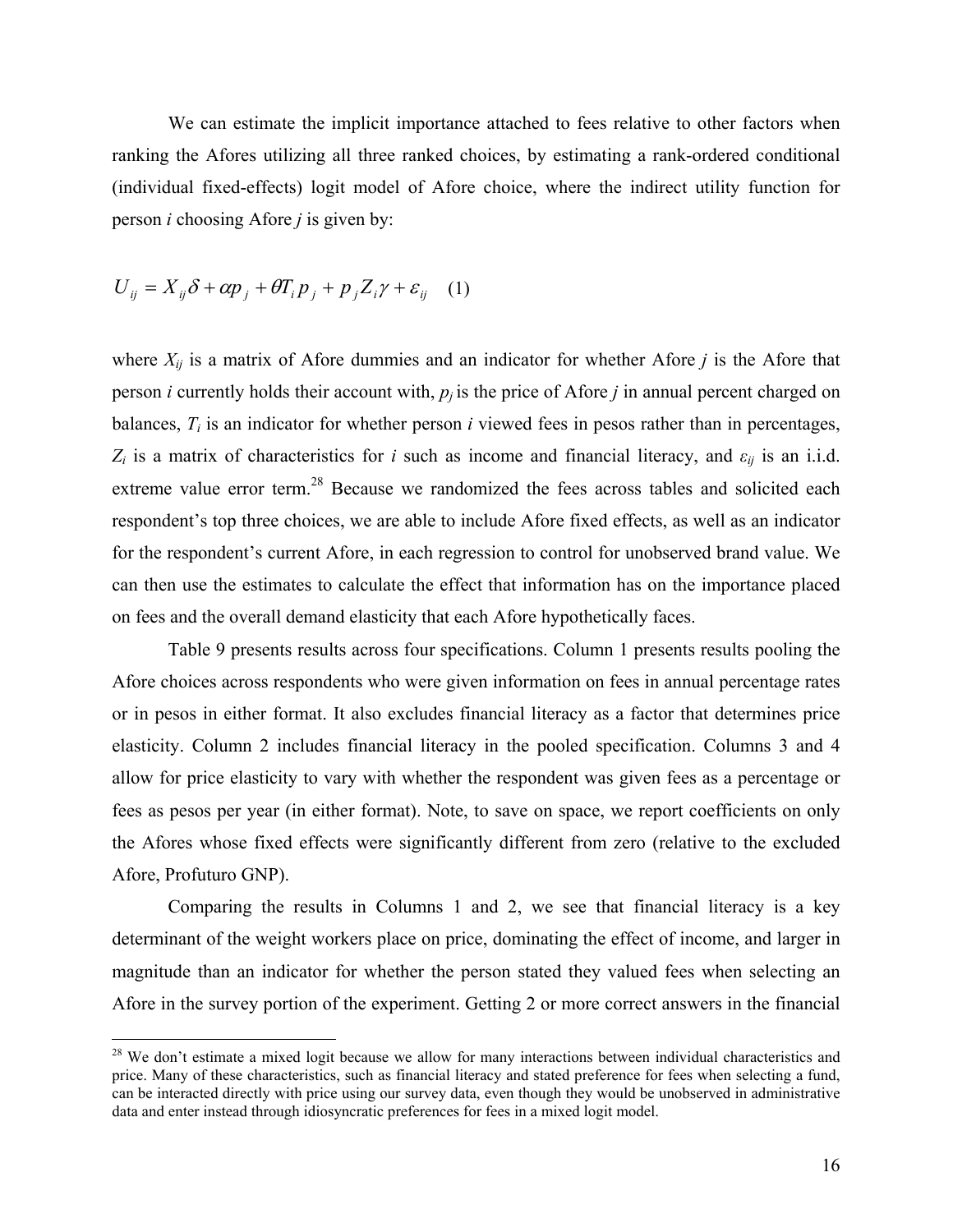literacy section (financial literacy score>=2) nearly doubles the implicit weight respondents placed on fees when choosing an Afore.

 Column 3 shows that the implicit weight respondents place on fees increases by about 50% (coefficient of -0.319 off a base of -0.750) when respondents see fees expressed in pesos rather than in an annual percentage rate. The effect is half as large as the effect of being financially literate (-0.791), or stating that fees are the most important factor in Afore choice (-0.596). Column 4 further breaks down the effects of viewing fees in pesos versus percentages by financially literate and illiterate respondents. If financial literacy enables people to understand, process, and incorporate information on annual percentage rates when choosing Afores, we might expect a higher impact of informational format on the financially illiterate respondents. This is exactly what we find. All of the impact of viewing fees in pesos on price sensitivity accrues to financially illiterate respondents. Viewing fees in pesos almost doubles the weight they place on fees (intercept of -0.593 and treatment effect of -0.521). However, viewing fees in pesos has no effect on the price sensitivity of financially literate respondents (total treatment effect of  $-0.521 + 0.754$  is not statistically different from zero).

#### *3.3.2 The effect of viewing both past returns and fees*

We can also use the Afore choices to compare how the weight placed on fees changes when viewing information on both fees and past returns. Following Choi et al. (2007), we allowed for positive correlation between fees and past returns, so that chasing past returns would raise the fee paid with certainty and therefore lower expected future returns, even though returns (relative to the market average) are not significantly correlated with fees. This relationship was true in the sheet providing information on 1 year past returns, as well as the sheet that provided 1 year and 3 year past returns. In addition, in the sheet providing 1 year past returns, we allowed 1 year and 3 year returns to be slightly negatively correlated to examine if viewing information that past returns are variable within Afore would cause respondents to place a higher weight on fees and less weight past returns.

 Table 10 shows the reduced form impact of the different information formats on the fee of the first-choice Afore. The first column shows just differences in means without controlling for demographic characteristics. The first coefficient after the constant shows just the effect of seeing fees in pesos versus percentages, given that only fees are shown. The second coefficient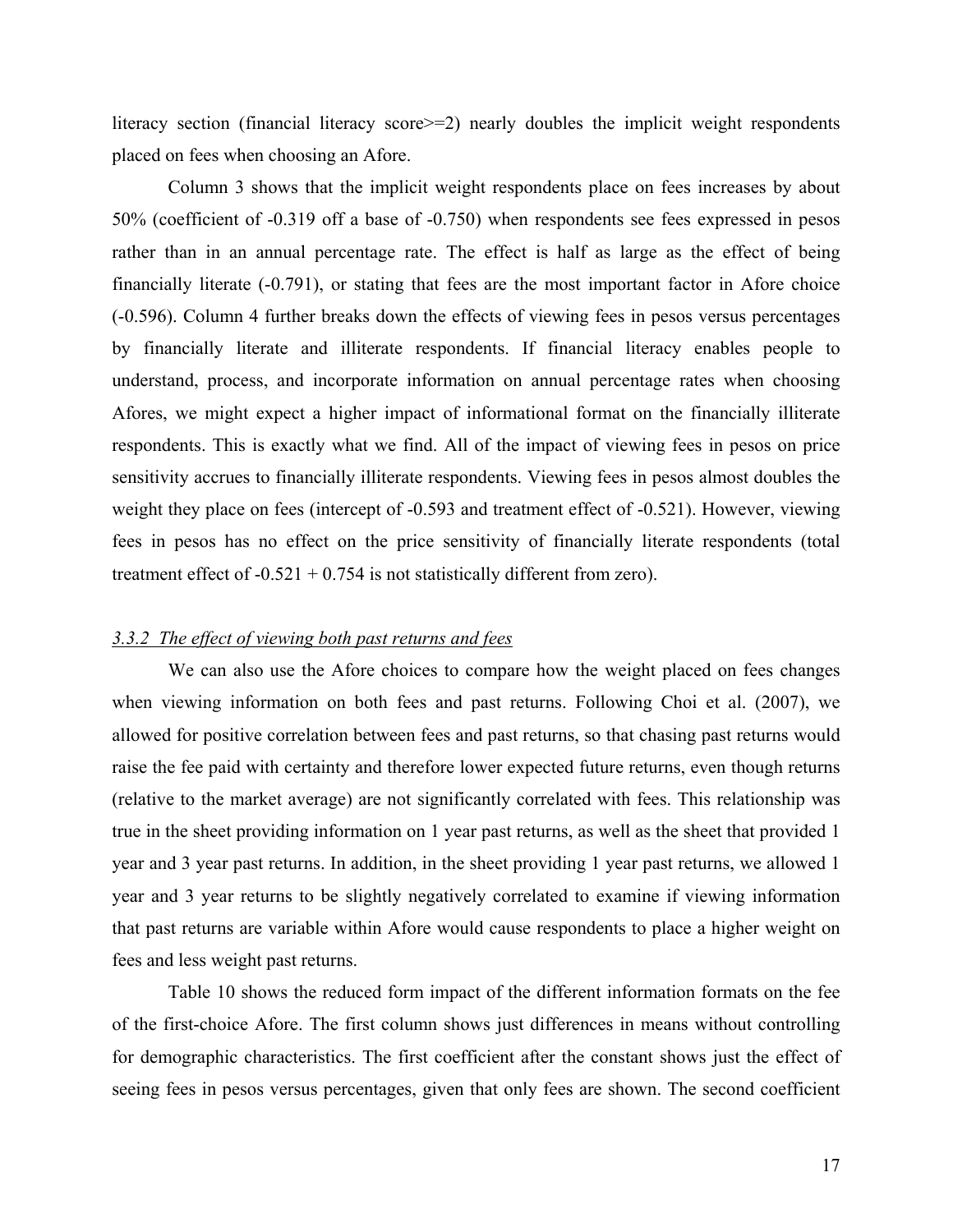gives the added effect of seeing pesos instead of percentages when both fees and past returns are given. The impact of seeing pesos on the fee of the first-choice Afore is positive and doubles in magnitude when both fees and returns are shown in pesos, suggesting that viewing fees and returns in pesos helps respondents process both types of information, and to the extent that they focus on past returns, viewing pesos increases the fee of the first-choice firm more than viewing information in percentages. In addition, viewing information on one year past returns increases the price of the first-choice Afore by 0.291 percentage points. Seeing information on both 1 year and 3 year past returns increases the fee of the chosen afore by significantly less, 0.212, suggesting that agents are less prone to return chasing when they view two sets of past returns that demonstrate variability in past returns. The second column presents the same coefficient estimates controlling for demographics. As in Table 12, financially literate respondents and those who stated they considered fees as an important determinant of their Afore choice, chose Afores that have lower average fees in the experimental tables.

Table 11 estimates a rank-ordered logit model of Afore choice using responses from forms showing 1 year, as well as 1 and 3 year past returns. Columns 1 shows that on average, respondents place a higher weight on fees than they do on past returns, but on average, they place positive weights on past returns, and in addition, the magnitude of the coefficient on price relative to the value placed on own Afore indicates that respondents place less absolute weight on fees when both fees and past returns are presented. In Table 9, the average respondent valued a 1 percentage point decrease in fees as much as they valued their current Afore. In Table 11, respondents value a 1 percentage point decrease in fees only 1/3 as much as they value their own Afore. Thus, not only do respondents place a positive and significant weight on past returns when both fees and past returns are presented, but they place substantially less importance on fee information, all else equal. Column 2 presents results for formats presenting both 1 year and 3 year past returns. Here respondents correctly place higher importance on past returns over 3 years rather than 1 year, but they still place a significant weight on 1 year past returns. In addition, viewing both types of past returns again decreases the importance of fees relative to other factors, such as own Afore, when comparing the ratios of coefficients to those in column 1 and in Table 9.

 Columns 3 and 4 allow the value placed on fees and returns to vary by financially literate and illiterate respondents. As in Table 9, financially literate respondents place significantly more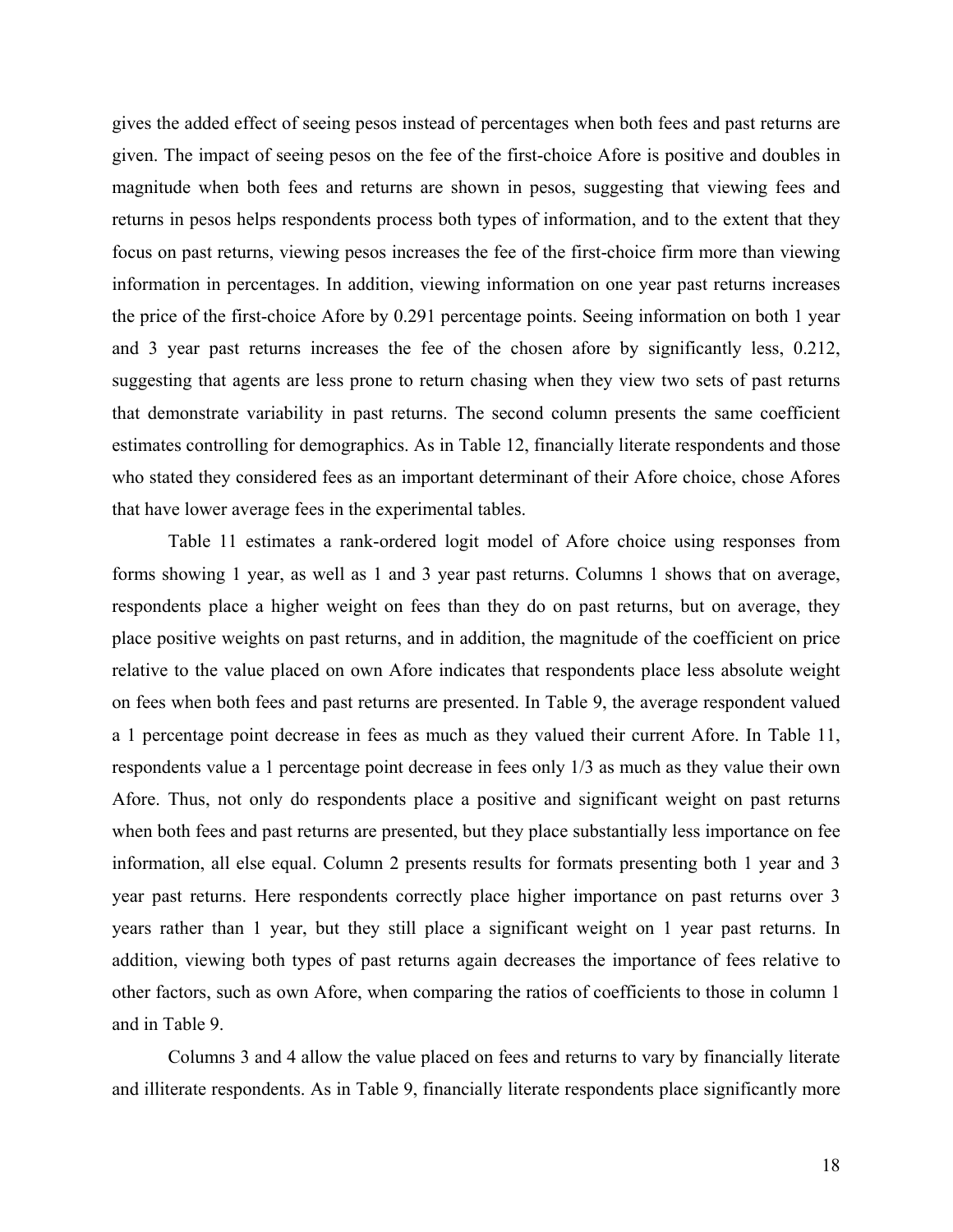weight on fees than illiterate respondents do. However, financially literate respondents also place higher weights on past returns as well. Both illiterate and literate respondents place lower weights on 1 year past returns when 3 year returns are shown as well. However, when both 1 and 3 year returns are shown, financially illiterate workers do not place a significant negative weight on fees, instead only 3 year past returns are significant determinants of their choices. Hence, financially illiterate workers appear to choose their Afore almost completely on brand name when information on fees and past returns are presented.

#### *3.3.3 Impact on demand elasticity facing each Afore*

 $\overline{a}$ 

 Using estimates from Tables 10 and 11, we can calculate the demand elasticity that each Afore would hypothetically face under different conditions. For each column, we analytically compute the demand elasticities each Afore faces evaluated at the parameter estimates from the corresponding rank-ordered conditional logit model.<sup>29</sup> Column 1 of Table 12 gives demand elasticity estimates for each Afore implied by the demand estimates in Table 9 column 4, assuming that everyone received information only on fees expressed as an annual percentage rate. Overall demand is elastic, with demand elasticities ranging from -1.45 to -1.86. Column 2 computes the demand elasticity that each Afore would face if all consumers received fees in pesos instead of in annual percentage rate terms. Demand elasticity increases by 25 – 55% from column 1 to column 2, indicating a substantial impact of the simple change in format on stated demand elasticities. Column 3 calculates demand elasticities assuming that all people are financially literate. This is an interesting statistic for comparing the potential impact of a simple change in information format versus the impact of moving a consumer population towards financial literacy. Column 3 shows that if all people were financially literate, hypothetical demand elasticity would increase by 74 – 134% across Afores. Comparing the impact on demand elasticity moving from column 1 to column 2 versus column 3 implies that a simple change in information format has about  $34 - 44\%$  of the impact on demand elasticity that increasing financial literacy might have.30

<sup>&</sup>lt;sup>29</sup> Note that this is not the actual demand elasticity a firm might face in the market, but instead is useful for quantifying and comparing changes in price sensitivity across different conditional logit models with different scale factors. For an outline of factors that affect demand and the firm's optimization problem in the Afore market, please see Duarte and Hastings (2008).

<sup>&</sup>lt;sup>30</sup> In addition, note that the largest brand-name banks (Banamex, Bancomer, Banorte, Santander) also have some of the largest estimated changes in demand elasticity from providing simplified information or increasing the financial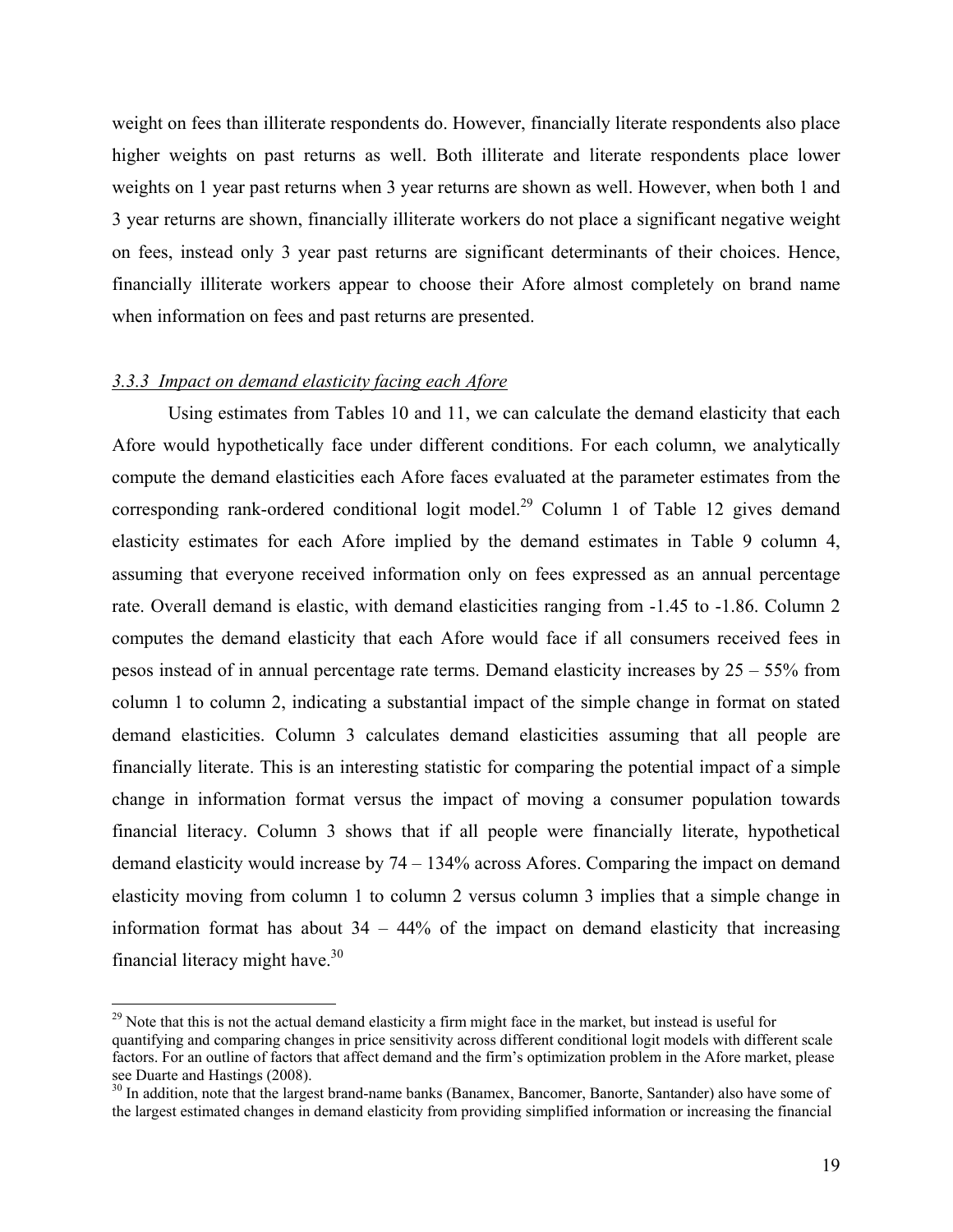Columns 4 and 5 compute demand elasticity from responses where both fees and past returns are presented (in either pesos or annual percentage rates) for 1 year past returns, as well as 1 and 3 year past returns, respectively. Overall demand elasticity decreases substantially when compared to column 1. The computed elasticities in both of columns imply that presenting information on fees and returns substantially reduces price elasticity of demand. The demand elasticities in columns 4 and 5 are similar in magnitude to those found using actual administrative data, and the information presented in these two formats are the most similar to the required information from CONSAR (Duarte and Hastings [2008]). In addition, Column 6 presents the price elasticity of demand to the CEF using the survey respondent's stated Afore and the choice set they faced during the time period they chose that Afore (constructed using the midpoint of the number of years the individual stated that they had been with that Afore). The demand elasticities are similar to those in Columns 4 and 5, although they are slightly sensitive to the assumption on exactly when the individual chose their Afore.

 Another way to interpret the impact of these hypothetical choices on demand elasticity and overall fees in the market is to compute the change in optimal price-cost margin for each firm assuming firms compete on prices in a static, differentiated products market.<sup>31</sup> From Table 12, for example, viewing fees in pesos instead of percents decreased the fee of the first-choice Afore by 0.07 off a base of 1.70, implying a relative small decrease in fees paid of 4%. However, in a market setting where prices are high, inducing consumers to pay greater attention to price may result in a small immediate savings for them, but a much larger savings through the effect increased demand elasticity has on optimal firm prices. In column 1 of Table 13, the implied Afore price-cost margins range from 54 – 69%. The increased demand elasticities in column 2 translate into a  $20 - 35\%$  reduction in price-cost margins, and those in column 3 imply a  $42 -$ 57% decrease in price-cost margins across Afores. Hence, a hypothetical market-wide increase in

literacy levels. These banks also serve predominantly financially illiterate and lower-income customers. In our survey response, respondents who stated they were currently an affiliate of one of these Afores were more likely to be financially illiterate (68-70% financially illiterate). In addition, in the administrative data, these firms have afiliados with lower than average salary and balance given their age. These relatively high fee firms have a strong brand name, and serve financially illiterate workers, and hence face the largest hypothetical change in demand elasticity (and therefore decrease in optimal fees) as a result of increased financial literacy or simplified information

<sup>&</sup>lt;sup>31</sup> In this setting, the firm's optimal price-cost margin is proportional to the inverse of their demand elasticity. Since the firms offer differentiated products, demand elasticity varies for each firm.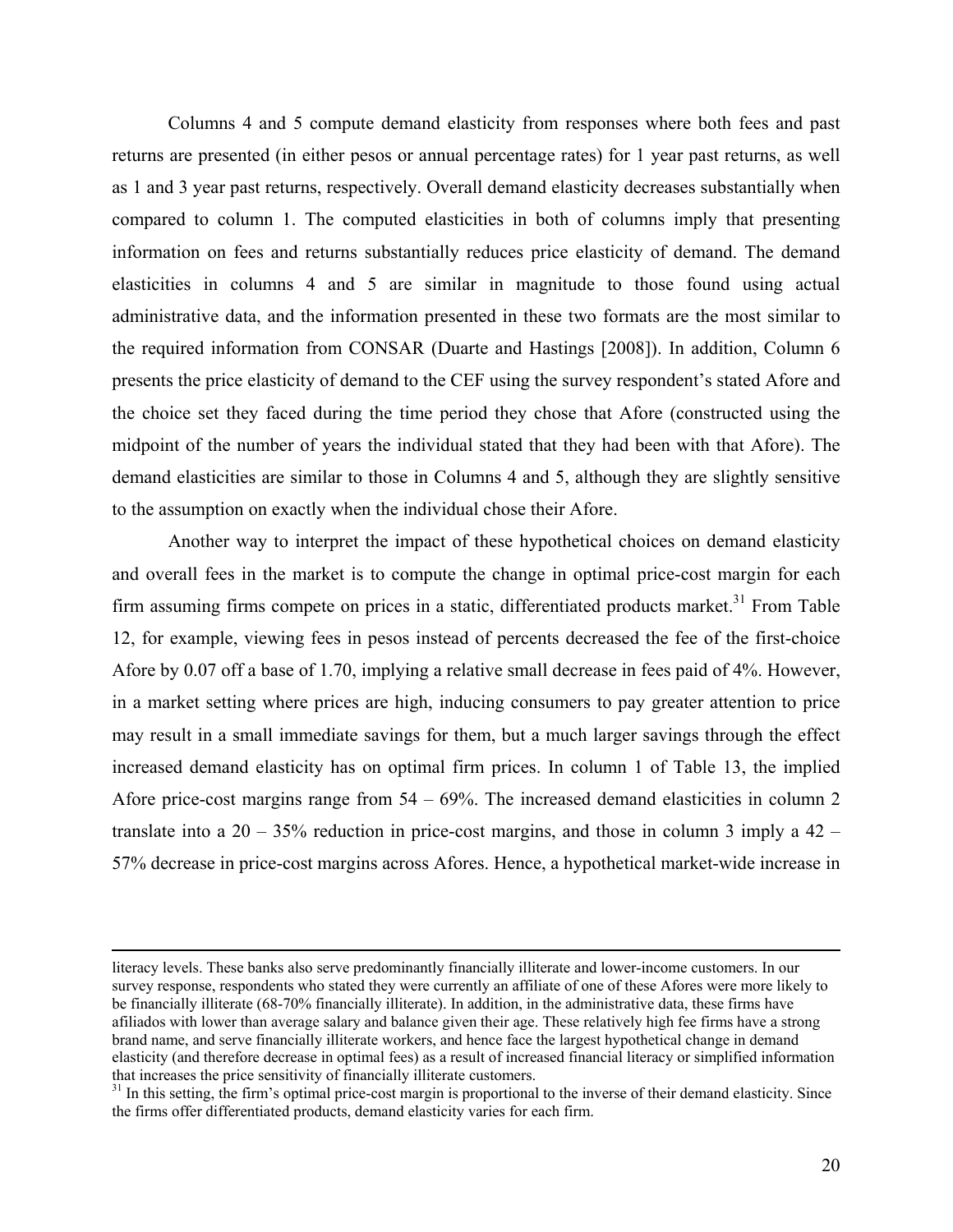price sensitivity can substantially lower Afores' optimal prices, even if it has only a marginal impact on the immediate price paid when viewed in isolation of potential market effects.

# **4. Conclusion**

This paper examines the links between investor characteristics such as financial literacy, information format, and measures of investment choice behavior, using data collected from a survey and field experiment in Mexico's privatized social security system. We find that, while many participants in the system are well informed about their choices, few have experience investing in financial assets such as stocks, bonds, or mutual funds outside of their mandatory savings and retirement account. In addition, we show that financial literate respondents place much higher importance on fees relative to brand name when selecting funds in a hypothetical situation. This implies that wealth accumulation in a privatized system will be on average higher for these individuals. However, we also find that simple changes in format presentation, presenting fees in pesos charged rather than as an annual percentage rate, can have a significant effect on the weight financially illiterate respondents place on fees, implying that the ability to understand basic financial concepts such as compounding has a significant impact on how individuals interpret and choose funds when faced with comparative fee tables.

 In addition, we show that all respondents place lower weights on fees when past returns are included in the information presentation. This is particularly pronounced for financially illiterate workers, who place near zero weight on fees or returns, focusing much more on firm brand name when simultaneously presented with multiple pieces of information on fees and returns. While information presentation has a modest impact on the fee of the first-choice Afore, holding fees constant, by translating the impact of information into a demand elasticity, we find that changes in information have very large implied impacts on demand elasticities and on calculations for price-cost margins in the market. The increase in price sensitivity that induces workers to list first-choice Afores with 0.07% lower annual fees, holding fees constant, is equivalent to a 25 – 55% increase in demand elasticity. This implies that, although the reducedform impact on an individual's choice may not lead to substantial increase in wealth accumulation, the increased competitive pressure on firms may lower fees by  $20 - 35%$  percent, potentially resulting in a substantial market improvement in efficiency and wealth accumulation.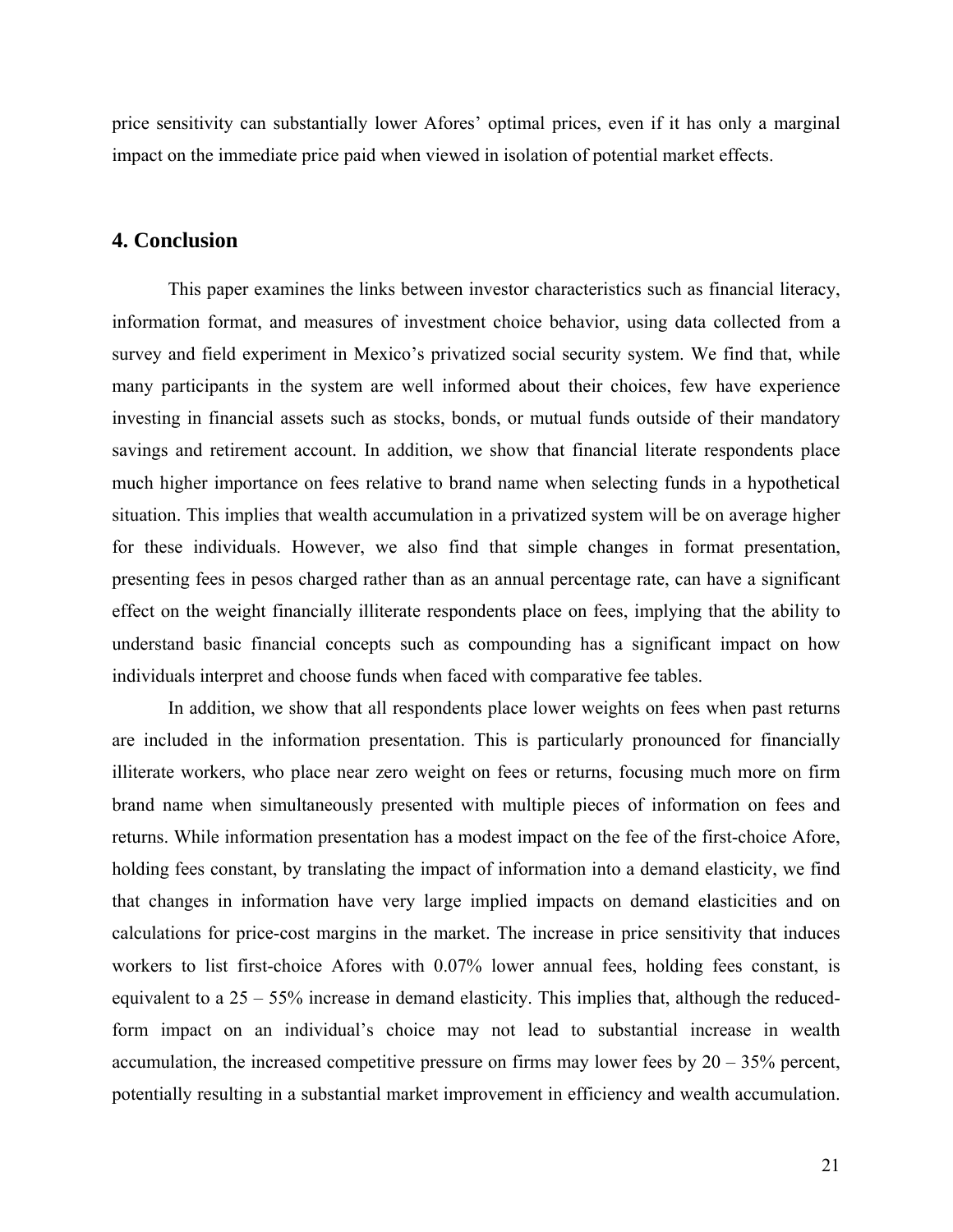### **References:**

- Ausubel, Lawrence M. (1991). "The Failure of Competition in the Credit Card Market." *American Economic Review*, 81(1): 50-81.
- Benartzi, Shlomo, and Richard H. Thaler. (2001). "Naïve Diversification Strategies in Defined Contribution Saving Plans." *American Economic Review*, 91(1): 79-98.
- Borgans, Lex, Angela L. Duckworth, James J. Heckman and Bas ter Weel (2008). "The Economics and Psychology of Personality Traits." *Journal of Human Resources,* 43(4): 972-1059.
- Chetty, Raj, Adam Looney, and Kory Kroft. (2007). "Salience and Taxation: Theory and Evidence." *NBER Working Paper No. 13330*.
- Choi, James J., David Laibson, Brigitte C. Madrian, and Andrew Metrick. (2007). "Reinforcement Learning and Investor Behavior." *Working Paper, Yale University*.
- Cronqvist, Henrik, and Richard H. Thaler. (2004). "Design Choices in Privatized Social-Security Systems: Learning from the Swedish Experience." *American Economic Review (Papers and Proceedings)*, 94(2): 424-428.
- Duarte, Fabian, and Justine Hastings. (2008). "Consumer Behavior in a Private Social Security System: Implications for Competition and Distribution of Wealth at Retirement." *Unpublished Manuscript, Department of Economics, Yale University*.
- Feldstein, Martin, and Andrew Samwick. (1999). "Maintaining Social Security Benefits and Tax Rates through Personal Retirement Accounts: An Update Based on the 1998 Social Security Trustees Report." *NBER Working Paper No. 6540*.
- Feldstein, Martin, and Jeffrey B. Liebman. (2001). "Social Security." *NBER Working Paper No. 8451*.
- Geanakoplos, John, Olivia S. Mitchell, and Stephen P. Zeldes. (1998). "Social Security Money's Worth." *NBER Working Paper No. 6722*.
- Hastings, Justine S. (2008). "Worker Behavior, Firm Behavior, and Equilibrium Fees in Mexico's Privatized Social Security Market." *Unpublished Manuscript, Department of Economics, Yale University*.
- Hastings, Justine S., Thomas J. Kane, and Douglas O. Staiger. (2008). "Heterogeneous Preferences and the Efficacy of Public School Choice." Formerly *NBER Working Papers No. 11805 and No. 12145*. Available at http://aida.econ.yale.edu/~jh529/HKS\_Combined\_200806.pdf.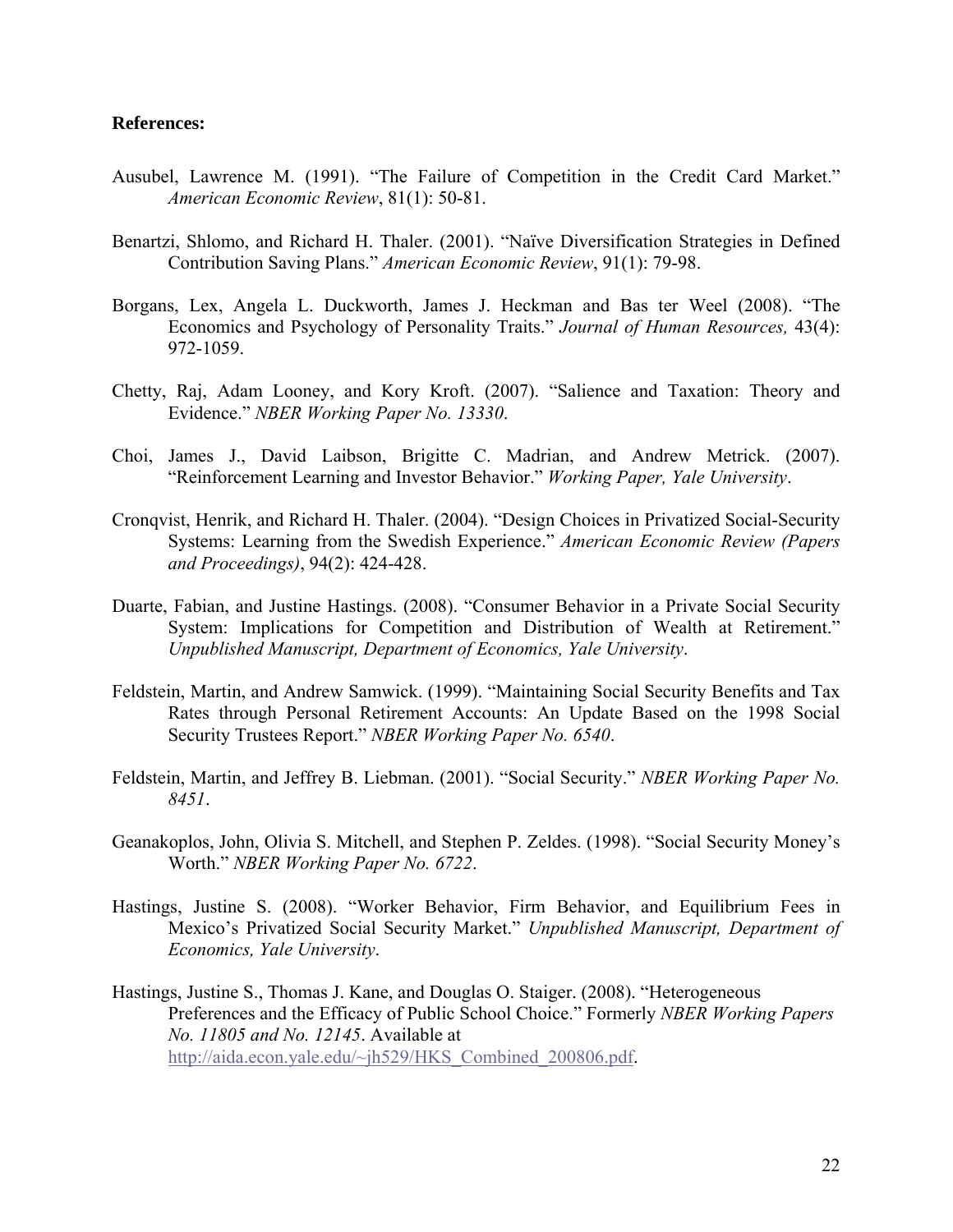- Hastings, Justine S., and Jeffrey M. Weinstein. (2008). "Simplified Information, School Choice, and Academic Achievement: Evidence from Two Experiments." *Quarterly Journal of Economics*, 123(4): forthcoming November 2008.
- Kling, Jeffrey R., Sendhil Mullainathan, Eldar Shafir, Lee Vermeulen, and Marian V. Wrobel. (2008). "Misperceived Prices: Medicare Drug Plan Choice." *Unpublished Manuscript, Harvard University*.
- Lusardi, Annamaria, and Olivia S. Mitchell. (2006). "Financial Literacy and Planning: Implications for Retirement Wellbeing." *Wharton School Pension Research Council Working Paper 2006-1*.
- Lusardi, Annamaria, and Olivia S. Mitchell. (2007). "Baby Boomer Retirement Security: The Roles of Planning, Financial Literacy, and Housing Wealth." *Journal of Monetary Economics*, 54(1): 205-224.
- Madrian, Brigitte C., and Dennis F. Shea. (2001). "The Power of Suggestion: Inertia in 401(k) Participation and Savings Behavior." *Quarterly Journal of Economics*, 116(4): 1149- 1187.
- Sinha, Tapen. (2003). *Retrospective and Prospective Analysis of the Privatized Mandatory Pension System in Mexico (Monograph M-RS02-1)*. Schaumburg, IL: Society of Actuaries.
- The Health and Retirement Study (HRS). (2004). "Documentation." Retrieved May 18, 2007 from http://hrsonline.isr.umich.edu.
- VanDerhei, Jack, Sarah Holden, Craig Copeland, and Luis Alonso. (2007). "401(k) Plan Asset Allocation, Account Balances, and Loan Activity in 2006." *Employee Benefit Research Institute Issue Brief No. 308.* Available at http://www.ebri.org/pdf/briefspdf/EBRI\_IB\_08-20073.pdf.
- Van Rooij, Maarten, Annamaria Lusardi, and Rob Alessie. (2007). "Financial Literacy and Stock Market Participation." *De Nederlandsche Bank Working Paper No. 146*.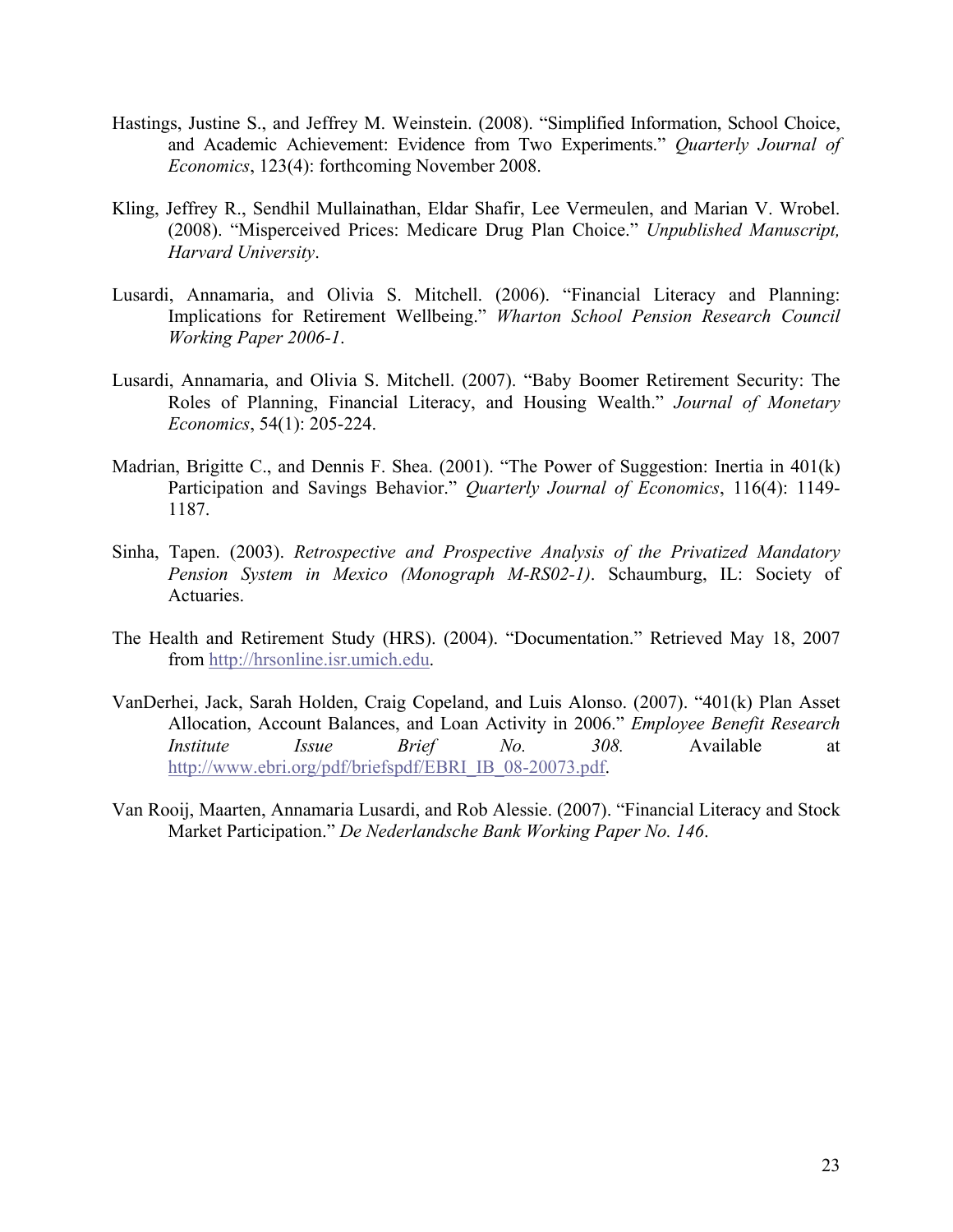|                         |            | Fee as % of Balance<br>(all accounts) |           |         | Fee as % of Balance<br>(accounts in that Afore) |
|-------------------------|------------|---------------------------------------|-----------|---------|-------------------------------------------------|
| <b>Afore Name</b>       | <b>CEF</b> | Average                               | Std. Dev. | Average | Std. Dev.                                       |
| Actinver                | 2.02%      | 4.02%                                 | 4.10      | 4.01%   | 3.88                                            |
| Afirme Bajío*           | 1.52%      | 2.98%                                 | 2.85      | 15.89%  | 2.31                                            |
| Azteca                  | 2.22%      | 4.53%                                 | 4.62      | 3.95%   | 3.73                                            |
| <b>Banamex</b>          | 3.16%      | 6.28%                                 | 6.23      | 6.35%   | 6.14                                            |
| Bancomer                | 3.02%      | 5.93%                                 | 5.64      | 5.00%   | 5.29                                            |
| <b>Banorte Generali</b> | 2.99%      | 6.01%                                 | 5.83      | 7.14%   | 6.23                                            |
| Coppel**                | 2.21%      | 4.37%                                 | 4.22      |         |                                                 |
| <b>HSBC</b>             | $3.11\%$   | 6.23%                                 | 6.12      | 5.72%   | 5.68                                            |
| Inbursa                 | 1.53%      | 2.71%                                 | 2.29      | 1.93%   | 1.79                                            |
| <b>ING</b>              | 3.01%      | 6.14%                                 | 6.06      | 5.66%   | 5.51                                            |
| Invercap                | 2.17%      | 4.35%                                 | 4.38      | 4.05%   | 3.71                                            |
| <b>IXE</b>              | 2.40%      | 4.71%                                 | 4.62      | 4.20%   | 3.62                                            |
| Metlife                 | 2.67%      | 5.35%                                 | 5.35      | 4.49%   | 4.07                                            |
| Principal               | 3.48%      | 6.93%                                 | 6.92      | 9.17%   | 7.71                                            |
| Profuturo GNP           | 3.00%      | $6.44\%$                              | 6.54      | 6.45%   | 6.23                                            |
| Santander               | 3.15%      | 6.15%                                 | 5.87      | 5.72%   | 5.59                                            |
| XXI                     | 2.89%      | 5.83%                                 | 5.86      | 7.99%   | 7.72                                            |

**Table 1: CEF vs. Actual Equivalent Fees for June 2006** 

Notes: CEF comes from published tables by CONSAR for the 1 Year Equivalent Fee on the Balance, available at http://www.consar.gob.mx/boletin\_estadistico/comisiones.shtml. Columns 2 and 4 give actual average fee paid expressed as a percent of the balance for all accounts in the system and for all accounts in each Afore, respectively. Calculations were done using account-level data from June 2006. \*Afirme Bajió had just opened with very few accounts, and most of these accounts were people who paid relatively high commissions given its flow and balance fees (high wage relative to balance). \*\*Afore Coppel just opened and had an insignificant market share.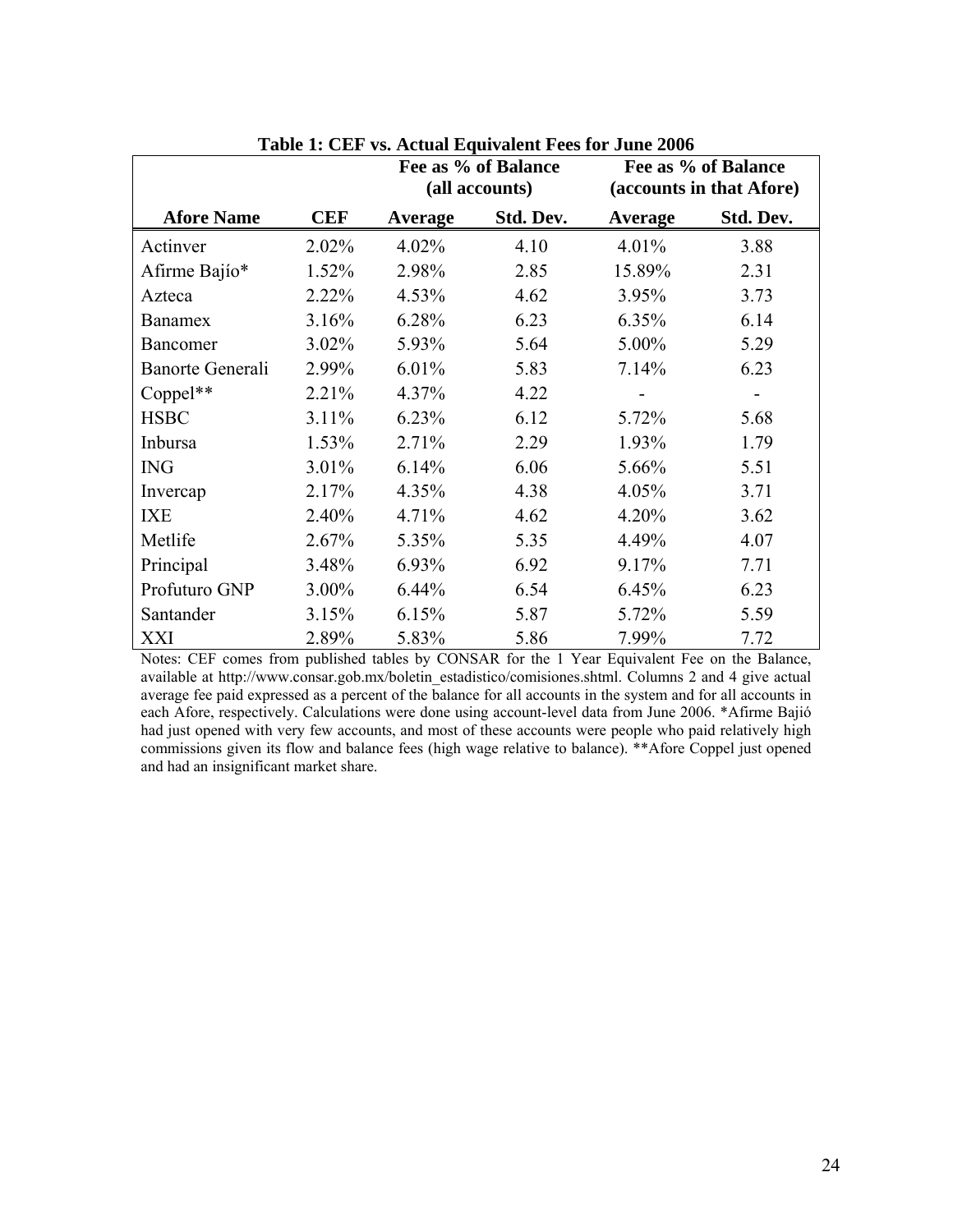|                                     | Table 2. Building y Blaustics for Trimagos, December 2000 |                 |                  |          |                  |            |  |
|-------------------------------------|-----------------------------------------------------------|-----------------|------------------|----------|------------------|------------|--|
|                                     |                                                           | 5 <sup>th</sup> | 25 <sub>th</sub> |          | $75^{\text{th}}$ | 95th       |  |
|                                     | Mean                                                      | Percentile      | Percentile       | Median   | Percentile       | Percentile |  |
| Demographics                        |                                                           |                 |                  |          |                  |            |  |
| Male                                | 0.62                                                      |                 |                  |          |                  |            |  |
| Age                                 | 36.29                                                     | 21.49           | 27.24            | 33.86    | 43.24            | 59.52      |  |
| Monthly Salary*                     | \$5,483                                                   | \$1,506         | \$2,147          | \$3,314  | \$5,798          | \$18,014   |  |
| <b>Account Balance</b>              | \$18,024                                                  | \$0.00          | \$2,011          | \$8,473  | \$21,655         | \$69,144   |  |
| System Affiliation and Afore Choice |                                                           |                 |                  |          |                  |            |  |
| Tenure in Current Afore             | 5.62                                                      | 0.25            | 1.71             | 6.37     | 9.26             | 9.67       |  |
| Tenure in System                    | 7.28                                                      | 2.01            | 5.51             | 8.38     | 9.42             | 9.72       |  |
| Number of Switches per              |                                                           |                 |                  |          |                  |            |  |
| Years in System                     | 0.32                                                      | 0.00            | 0.11             | 0.21     | 0.36             | 0.85       |  |
| Rank of Current Afore               | 12.5                                                      | 4               | 11               | 13       | 15               | 17         |  |
| Fee Current Afore                   | 6.12%                                                     | 0.96%           | 2.17%            | $3.69\%$ | 7.78%            | 19.74%     |  |
| Fee at Cheapest Afore               | 2.66%                                                     | 0.57%           | 1.15%            | 1.81%    | 3.32%            | 7.77%      |  |
| <b>Potential Fee Savings</b>        | 3.46%                                                     | 0.17%           | 1.04%            | 1.89%    | 4.46%            | 12.03%     |  |

**Table 2: Summary Statistics for Afiliados, December 2006** 

Notes: All statistics were calculated using data for accounts in the system for December 2006. \*Monthly Salary is calculated as the last recorded daily integrated wage for the worker multiplied by 365/12 and adjusted for inflation (reported in 2007 pesos). The first panel of demographic summary statistics are for the entire population with number of observations of 25,876,207, 25,753,981, 23,953,273, and 25,876,217 for gender, age, monthly salary and account balance, respectively. Statistics on system affiliation and Afore choice were calculated using a random 1% sample of account holders because calculating the characteristics of all choices for all affiliates is computationally burdensome. The sample size for these calculations is 236,572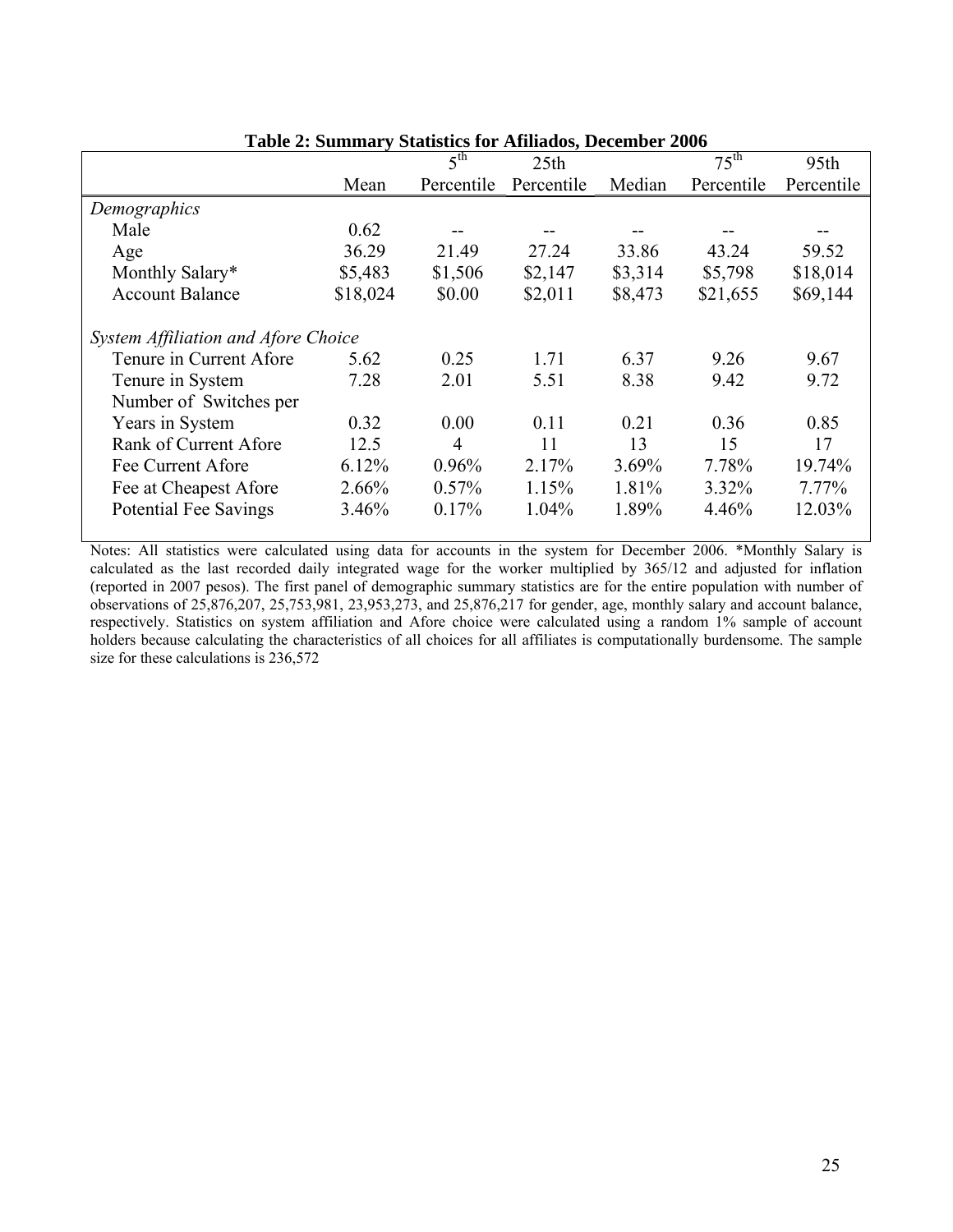| Variable                      |                                        | <b>Sample</b><br><b>Mean</b> | Population<br>Mean* | Lower<br>95% CI | <b>Upper</b><br>95% CI |
|-------------------------------|----------------------------------------|------------------------------|---------------------|-----------------|------------------------|
| Fraction Male (N=742)         |                                        | 0.644                        | 0.604               | 0.569           | 0.639                  |
| $Age (N=755)$                 | Fraction age 14-30                     | 0.420                        | 0.313               | 0.280           | 0.346                  |
|                               | Fraction age 31-40                     | 0.338                        | 0.342               | 0.309           | 0.376                  |
|                               | Fraction age 41-50                     | 0.166                        | 0.198               | 0.170           | 0.227                  |
|                               | Fraction age 51 or older               | 0.077                        | 0.147               | 0.122           | 0.172                  |
| <b>Monthly Salary</b>         | Fraction 3,000 pesos or less           | 0.199                        | 0.258               | 0.226           | 0.291                  |
| $(N=694)$                     | Fraction 3,001 - 4,500                 | 0.156                        | 0.175               | 0.147           | 0.203                  |
|                               | Fraction 4,501 - 6,500                 | 0.163                        | 0.159               | 0.132           | 0.187                  |
|                               | Fraction 6,501 - 10,000                | 0.140                        | 0.152               | 0.126           | 0.179                  |
|                               | Fraction 10,001 - 15,000               | 0.102                        | 0.101               | 0.078           | 0.123                  |
|                               | Fraction 15,001 - 20,000               | 0.066                        | 0.049               | 0.033           | 0.065                  |
|                               | Fraction 20,001 - 25,000               | 0.040                        | 0.033               | 0.020           | 0.046                  |
|                               | Fraction more than 25,000              | 0.134                        | 0.072               | 0.053           | 0.091                  |
| Current Afore**               | Actinver                               | 0.016                        | 0.008               | 0.001           | 0.016                  |
| $(N=615)$                     | Azteca                                 | 0.055                        | 0.015               | 0.006           | 0.025                  |
|                               | Banamex                                | 0.198                        | 0.235               | 0.202           | 0.269                  |
|                               | Bancomer                               | 0.120                        | 0.136               | 0.109           | 0.164                  |
|                               | Banorte                                | 0.044                        | 0.053               | 0.036           | 0.071                  |
|                               | Coppel                                 | 0.002                        | 0.001               | $-0.002$        | 0.004                  |
|                               | <b>HSBC</b>                            | 0.042                        | 0.051               | 0.033           | 0.068                  |
|                               | Inbursa                                | 0.104                        | 0.066               | 0.047           | 0.086                  |
|                               | $\rm{ING}$                             | 0.054                        | 0.069               | 0.049           | 0.089                  |
|                               | Invercap                               | 0.018                        | 0.008               | 0.001           | 0.015                  |
|                               | <b>IXE</b>                             | 0.015                        | 0.006               | 0.000           | 0.012                  |
|                               | Metlife                                | 0.041                        | 0.011               | 0.003           | 0.019                  |
|                               | Principal                              | 0.028                        | 0.069               | 0.049           | 0.090                  |
|                               | Profuturo                              | 0.112                        | 0.110               | 0.086           | 0.135                  |
|                               | Santander                              | 0.093                        | 0.109               | 0.084           | 0.134                  |
|                               | XXI                                    | 0.059                        | 0.049               | 0.032           | 0.066                  |
| <b>Educational Attainment</b> | Primary or less                        | 0.047                        |                     |                 |                        |
| $(N=760)$                     | Secondary                              | 0.162                        |                     |                 |                        |
|                               | High school                            | 0.266                        |                     |                 |                        |
|                               | <b>Technical School</b>                | 0.091                        |                     |                 |                        |
|                               | College degree<br>Post graduate degree | 0.337<br>0.097               |                     |                 |                        |

**Table 3: Survey Sample Versus Population Characteristics** 

Notes: Data from the responses to questions 1 (Male), 3 (Age), 6 (Educational Attainment), and 23 (Monthly Salary). \*Population statistics calculated using SAR database snapshot for Estado de Mexico and Distrito Federal, June 2007. \*\*To save space, market shares for Afirme Bajío, AhorraAhora, Argos, DelaGente, and Scotia were omitted. Zero respondents stated they were currently in those relatively new Afores, and zero is contained in the 95 percent confidence interval for the mean of a random sample.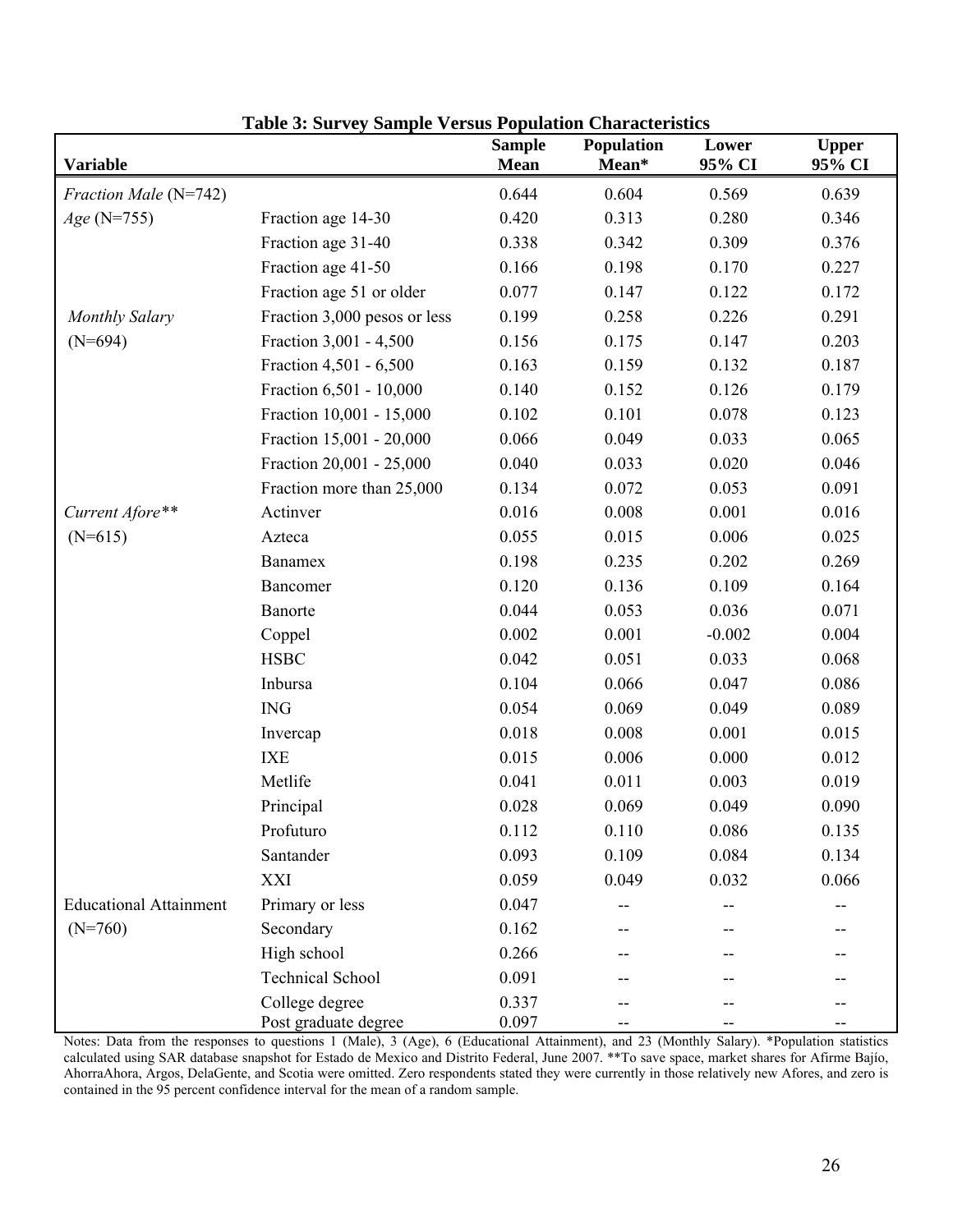|                                           | (1)              | (2)             | (3)            | (4)           | (5)         | (6)            | (7)            | (8)             |
|-------------------------------------------|------------------|-----------------|----------------|---------------|-------------|----------------|----------------|-----------------|
|                                           | <b>Financial</b> | <b>Other</b>    |                | <b>Branch</b> | Low         |                | <b>Better</b>  | <b>Brand</b>    |
|                                           | <b>Stability</b> | <b>Accounts</b> | <b>Payroll</b> | <b>Access</b> | <b>Fees</b> | <b>Returns</b> | <b>Service</b> | <b>Prestige</b> |
| Dep. Var.                                 |                  |                 |                |               |             |                |                |                 |
| Mean                                      | 0.218            | 0.154           | 0.158          | 0.091         | 0.345       | 0.232          | 0.281          | 0.168           |
|                                           |                  |                 |                |               |             |                |                |                 |
| Salary $>$                                | 0.086            | 0.052           | $-0.300**$     | $-0.302*$     | $-0.025$    | $0.377***$     | $-0.078$       | 0.005           |
| Median                                    | (0.137)          | (0.148)         | (0.143)        | (0.168)       | (0.121)     | (0.135)        | (0.125)        | (0.138)         |
| Schooling $>$                             | $0.231*$         | 0.047           | 0.063          | 0.139         | $0.237*$    | $0.275**$      | 0.108          | 0.158           |
| High School                               | (0.139)          | (0.150)         | (0.144)        | (0.174)       | (0.125)     | (0.138)        | (0.128)        | (0.143)         |
| Male                                      | 0.098            | 0.176           | $-0.038$       | 0.032         | 0.101       | 0.005          | 0.087          | $-0.018$        |
|                                           | (0.120)          | (0.133)         | (0.126)        | (0.153)       | (0.108)     | (0.117)        | (0.112)        | (0.122)         |
| Has Internet                              | 0.110            | $-0.117$        | $-0.158$       | $-0.372**$    | 0.030       | $-0.010$       | $-0.304**$     | $-0.135$        |
| Access                                    | (0.172)          | (0.181)         | (0.167)        | (0.187)       | (0.144)     | (0.161)        | (0.149)        | (0.164)         |
| Internet                                  | $0.208***$       | $0.159**$       | 0.105          | 0.008         | $-0.017$    | 0.039          | 0.098          | 0.045           |
| Use Index <sup><math>\mathbf</math></sup> | (0.068)          | (0.074)         | (0.069)        | (0.080)       | (0.058)     | (0.065)        | (0.061)        | (0.066)         |
| Age                                       | $-0.004$         | 0.011           | $-0.024$       | $-0.002$      | 0.015       | $-0.005$       | 0.029          | $-0.009$        |
|                                           | (0.030)          | (0.031)         | (0.030)        | (0.036)       | (0.027)     | (0.029)        | (0.028)        | (0.031)         |
| Age Squared                               | 0.000            | 0.000           | 0.001          | 0.000         | 0.000       | 0.000          | 0.000          | 0.000           |
|                                           | (0.000)          | (0.000)         | (0.000)        | (0.000)       | (0.000)     | (0.000)        | (0.000)        | (0.000)         |
| Observations                              | 660              | 660             | 660            | 660           | 660         | 660            | 660            | 660             |

Notes: Standard errors in parentheses. \* significant at 10% level; \*\* significant at 5% level; \*\*\* significant at 1% level. Each column presents results from a probit of the top stated reason for picking an Afore on demographic characteristics. Data from responses to questions 3, 6, 7, 8, 18, and 23 of survey collected in June 2007. We exclude regressions for the following choice reasons: i) "An Salesman gave me a present to switch" had only 3% of people who listed it as one of their top 3 choice reasons, ii) "The Afore offers voluntary contribution accounts" because 17.5% of people listed this as a choice while almost no one in the SAR actually has a voluntary account and there were no significant explanatory variables in this regression, and iii) a response of "Other". <sup>†</sup>The internet use index is the maximum response to each of the Internet usage questions in the survey. The highest value indicates that a respondent said she used the Internet frequently for either paying bills, reading the news, or making reservations. The lowest value indicates that she did not use the Internet for any of these activities.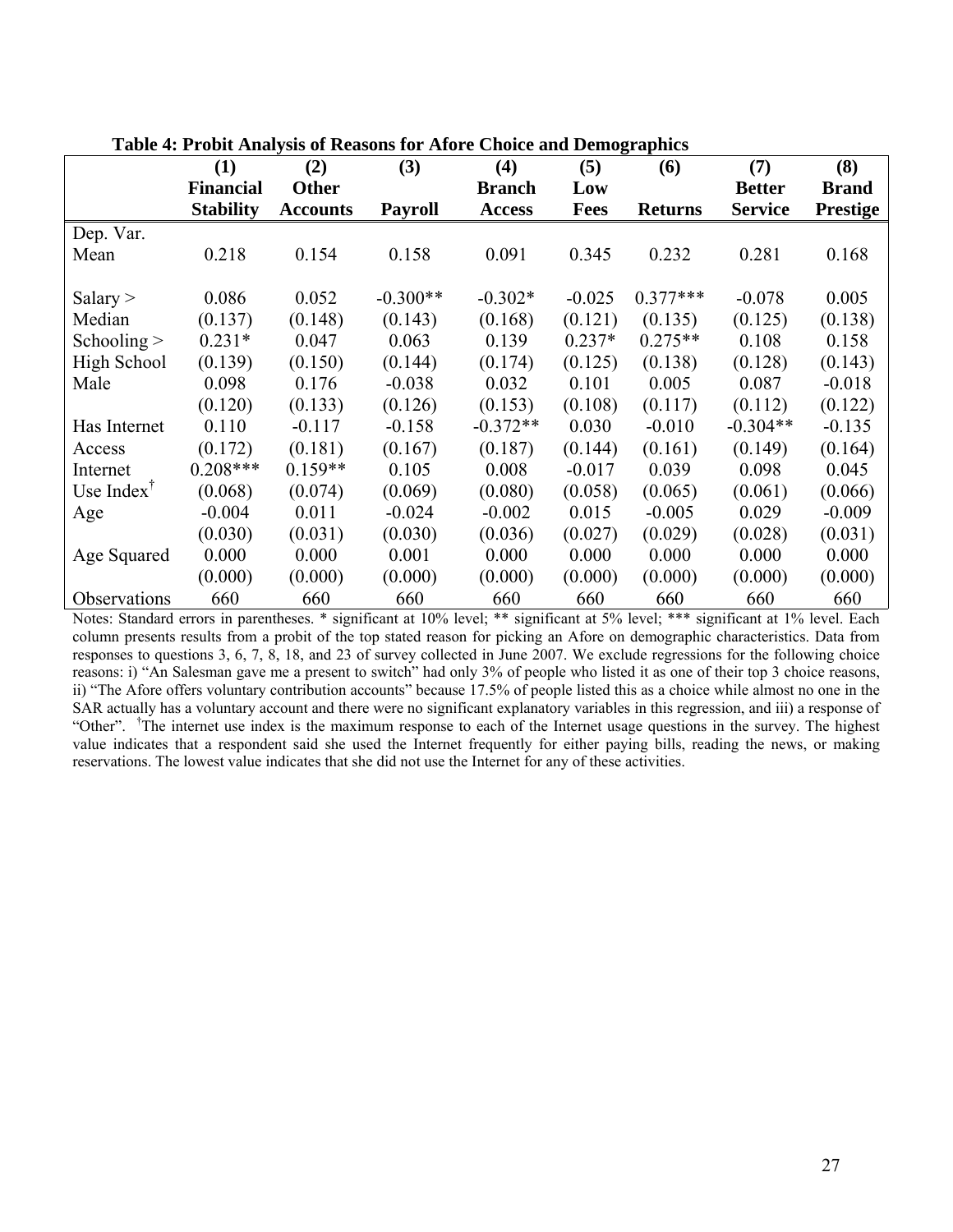|                                                   | (1)                 | (2)        | (3)             | (4)           | (5)             |
|---------------------------------------------------|---------------------|------------|-----------------|---------------|-----------------|
| <b>Top Information</b>                            | <b>Family &amp;</b> |            |                 |               | Agente          |
| Source:                                           | <b>Friends</b>      | Co-workers | <b>Employer</b> | <b>CONSAR</b> | <b>Promotor</b> |
| Mean                                              | 0.145               | 0.122      | 0.177           | 0.216         | 0.269           |
|                                                   |                     |            |                 |               |                 |
| Salary > Median                                   | 0.126               | 0.156      | $-0.315**$      | 0.142         | 0.021           |
|                                                   | (0.144)             | (0.154)    | (0.140)         | (0.131)       | (0.122)         |
| Schooling $>$                                     | $-0.159$            | 0.132      | 0.225           | 0.093         | 0.038           |
| High School                                       | (0.145)             | (0.158)    | (0.143)         | (0.134)       | (0.126)         |
| Male                                              | 0.118               | 0.160      | $-0.324***$     | $0.318***$    | $-0.001$        |
|                                                   | (0.128)             | (0.137)    | (0.120)         | (0.118)       | (0.109)         |
| Has Internet                                      | 0.007               | 0.119      | $-0.131$        | $-0.240$      | $-0.010$        |
| Access                                            | (0.171)             | (0.191)    | (0.165)         | (0.159)       | (0.146)         |
| Internet                                          | $0.113*$            | $-0.012$   | $-0.001$        | $0.144**$     | $-0.049$        |
| Use Index <sup><math>\mathsf{\bar{}}</math></sup> | (0.068)             | (0.073)    | (0.066)         | (0.064)       | (0.058)         |
| Age                                               | $-0.056*$           | 0.048      | $0.054*$        | 0.017         | 0.030           |
|                                                   | (0.030)             | (0.035)    | (0.031)         | (0.029)       | (0.027)         |
| Age Squared                                       | $0.001*$            | $-0.001$   | 0.000           | 0.000         | 0.000           |
|                                                   | (0.000)             | (0.000)    | (0.000)         | (0.000)       | (0.000)         |
| Observations                                      | 688                 | 688        | 688             | 688           | 688             |

**Table 5: Probit Analysis of Stated Sources of Information for Afore Choice** 

Notes: Standard errors in parentheses. \* significant at 10% level; \*\* significant at 5% level; \*\*\* significant at 1% level. Each column presents results from a probit of the top stated source of information used when choosing an Afore on demographic characteristics. Data from responses to questions 3 (Age), 6 (Schooling > High School), 7 Has Internet Access), 8 (Internet Use Index), 17 (Sources of Information), and 23 (Salary > Median) of survey collected in June 2007. † The internet use index is the maximum response to each of the Internet usage questions in the survey. The highest value indicates that a respondent said she used the Internet frequently for either paying bills, reading the news, or making reservations. The lowest value indicates that she did not use the Internet for any of these activities. This formula for the Internet index fits regressions better than other alternatives such as the average usage across all three activities.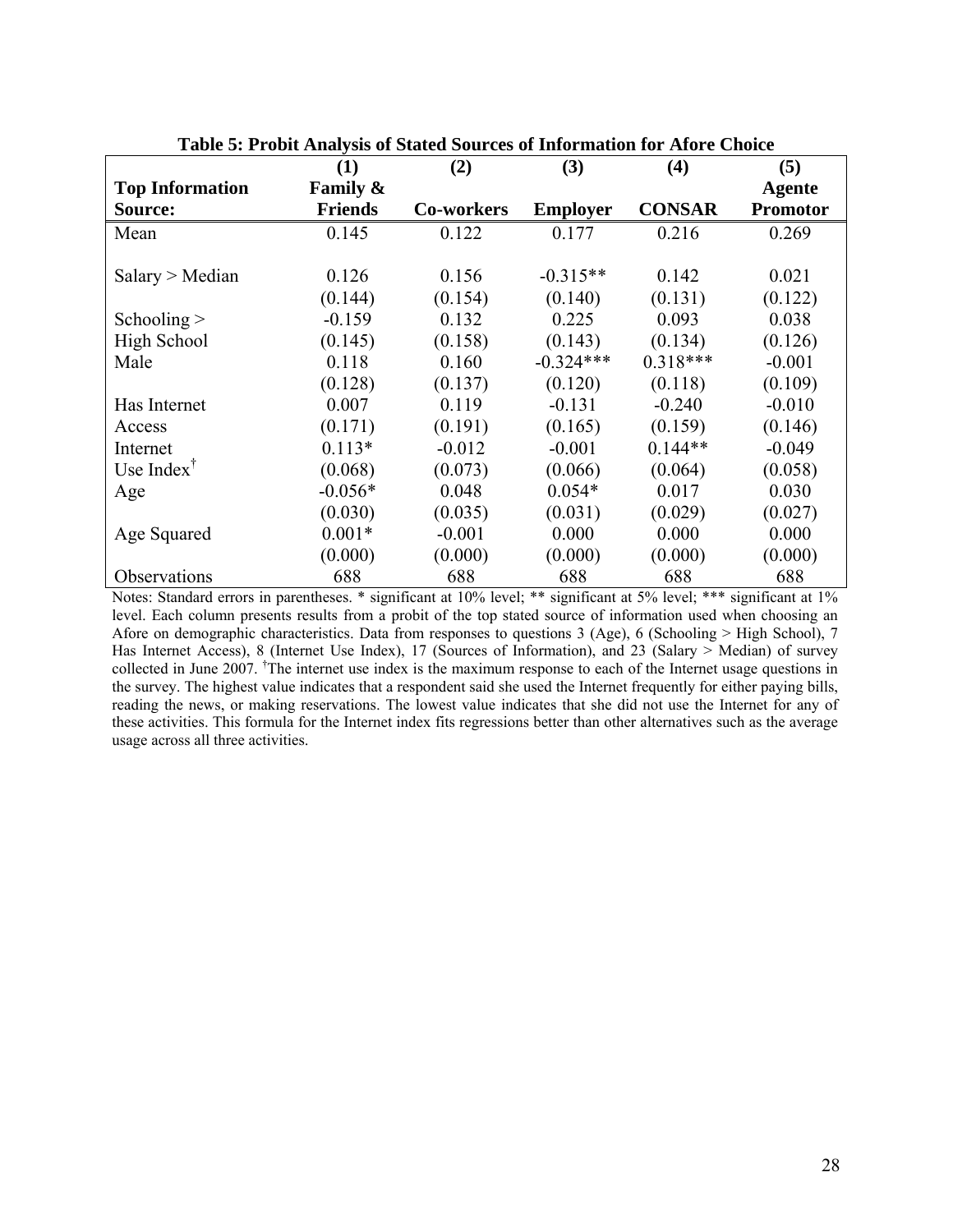|                                       | % Who Save  | $\frac{6}{9}$ | $\%$ Schooling >   | <b>Monthly</b> |
|---------------------------------------|-------------|---------------|--------------------|----------------|
| <b>Savings Method</b>                 | in This Way | <b>Male</b>   | <b>High School</b> | <b>Salary</b>  |
| Do Not Save                           | $26.5\%$    | 60.6%         | 32.2%              | \$5,809        |
| Save Money at Home/Informal Network*  | 20.8%       | $69.1\%$      | $40.4\%$           | \$7,173        |
| Save Money in Cooperative**           | 12.7%       | 67.7%         | 44.2%              | \$8,290        |
| Save at a Bank                        | 39.3%       | 67.9%         | 68.5%              | \$12,601       |
| Save in Stocks/Bonds/Foreign Currency | $16.3\%$    | 68.6%         | 89.3%              | \$18,967       |

# **Table 6: Stated Methods of Savings**

Notes: Data from responses to questions 1 (Male), 6 (Schooling > High School), 23 (Monthly Salary), and 23 (Savings Method) of survey collected in June 2007. *\*Includes Tandas.* \*\**Cooperativas, Cajas de Ahorro, Cajas Solidarias*.

| <b>Table 7: Financial Literacy Index</b> |          |                    |                               |         |                |  |  |  |
|------------------------------------------|----------|--------------------|-------------------------------|---------|----------------|--|--|--|
|                                          |          | $%$ Schooling $>$  | % Saves in Bank/Stocks/       |         | <b>Monthly</b> |  |  |  |
|                                          | % Male   | <b>High School</b> | <b>Bonds/Foreign Currency</b> | Age     | <b>Salary</b>  |  |  |  |
| Index Value:                             |          |                    |                               |         |                |  |  |  |
| <b>Zero Correct</b>                      | 52.6%    | 34.5%              | 32.3%                         | 31.57   | \$6,196        |  |  |  |
|                                          |          |                    |                               | (12.02) | (5,880)        |  |  |  |
| <b>One Correct</b>                       | $65.5\%$ | $45.7\%$           | 41.8%                         | 33.70   | \$8,154        |  |  |  |
|                                          |          |                    |                               | (10.59) | (6,694)        |  |  |  |
| <b>Two Correct</b>                       | 72.7%    | $70.0\%$           | 61.1%                         | 33.37   | \$12,510       |  |  |  |
|                                          |          |                    |                               | (10.04) | (8,991)        |  |  |  |
| Three Correct                            | 71.2%    | 83.6%              | 76.4%                         | 35.69   | \$19,077       |  |  |  |
|                                          |          |                    |                               | (11.33) | (8, 126)       |  |  |  |

Notes: Data from responses to questions 1 (Male), 3 (Age), 6 (Schooling > High School), 23 (Monthly Salary), 25, 26, and 27 (Financial Literacy Index Value) of survey collected in June 2007.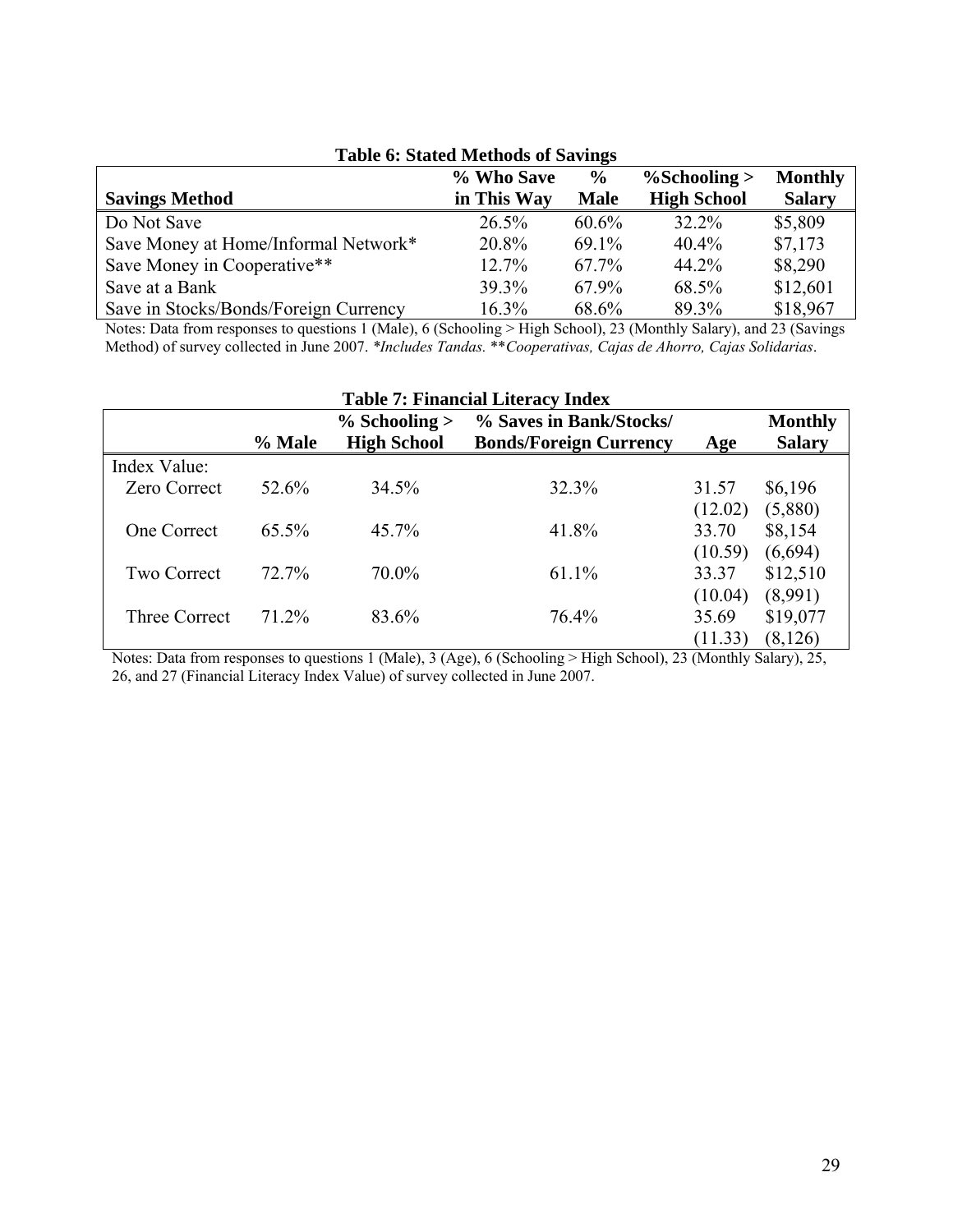| <b>Dependent Variable:</b>              |            |             |
|-----------------------------------------|------------|-------------|
| <b>Fee of First-Choice Afore</b>        | (1)        | (2)         |
| Constant                                | $1.702***$ | $1.812***$  |
|                                         | (0.027)    | (0.076)     |
| Viewed fees in pesos per year           | $-0.075**$ | $-0.073**$  |
|                                         | (0.031)    | (0.033)     |
| Viewed fees in pesos over 10 years      | $-0.066**$ | $-0.053$    |
|                                         | (0.031)    | (0.033)     |
| Median salary (in thousands of pesos)   |            | $-0.049$    |
|                                         |            | (0.044)     |
| Bachelor's degree or more               |            | $-0.07$     |
|                                         |            | (0.045)     |
| Has Internet access                     |            | 0.002       |
|                                         |            | (0.051)     |
| Internet usage index                    |            | 0.007       |
|                                         |            | (0.020)     |
| Age                                     |            | 0.001       |
|                                         |            | (0.002)     |
| Financially literate (score>=2)         |            | $-0.179***$ |
|                                         |            | (0.037)     |
| Stated fees were important for Afore    |            | $-0.110***$ |
| choice                                  |            | (0.037)     |
| Sophisticated saving                    |            | $-0.04$     |
| (saves in equity/debt/foreign currency) |            | (0.044)     |
| Observations                            | 1783       | 1583        |
| R-squared                               | 0.04       | 0.09        |

# **Table 8: Reduced Form Impact of Information Format on Fee of First-Choice Afore**

Notes: \* significant at 10%; \*\* significant at 5%; \*\*\* significant at 1%. Standard errors are clustered at the survey respondent level. Each column reports coefficients from an OLS regression of the fee of the first-ranked Afore on indicators for the information format the fees were presented in. Data come from sheets where only fees were presented, and the presentation of fees varied from annual percentage rates to cost in pesos per year to cost in pesos over ten years.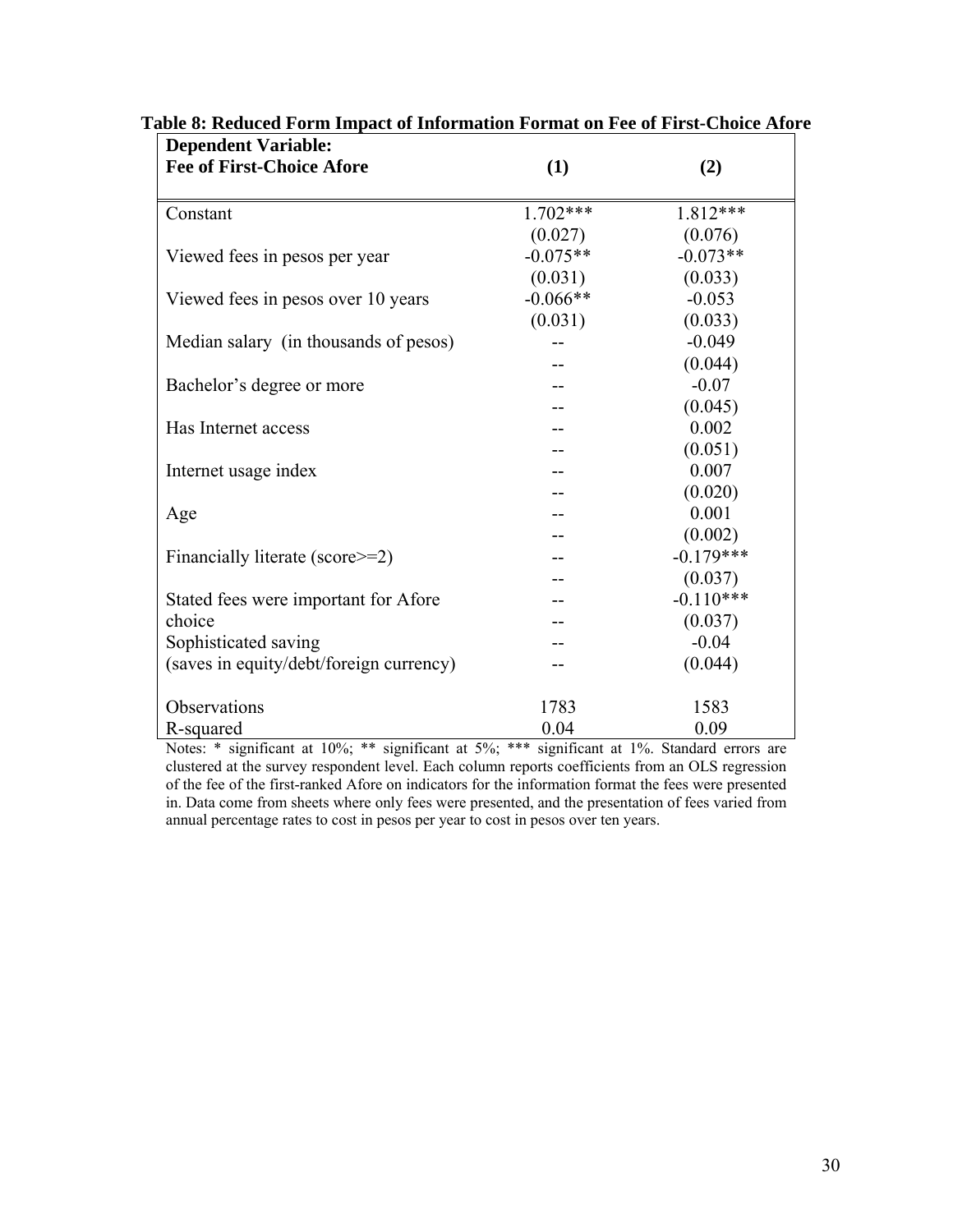| таліс 77 канці Отастса Сонаннопаг доди кезанія гог байса тибі с Деніана | (1)                    | (2)                    | (3)                    | (4)                    |
|-------------------------------------------------------------------------|------------------------|------------------------|------------------------|------------------------|
| Fees                                                                    | $-1.162***$            | $-1.019***$            | $-0.750**$             | $-0.593$               |
|                                                                         | (0.348)                | (0.342)                | (0.370)                | (0.374)                |
| Fee* Financially literate                                               | --                     | $-0.786***$            | $-0.791***$            | $-1.323***$            |
|                                                                         |                        | (0.253)                | (0.253)                | (0.350)                |
| Fee* Saw fees in pesos                                                  |                        |                        | $-0.319**$             | $-0.521***$            |
|                                                                         |                        |                        | (0.149)                | (0.169)                |
| Fee* Saw pesos* Financially                                             |                        |                        |                        | $0.754**$              |
| literate                                                                |                        |                        |                        | (0.352)                |
| Fee* Female                                                             | $-0.055$               | $-0.105$               | $-0.112$               | $-0.121$               |
|                                                                         | (0.209)                | (0.211)                | (0.212)                | (0.213)                |
| Fee* Salary (in thousands of                                            | $-0.035**$             | $-0.022$               | $-0.021$               | $-0.022$               |
| pesos)                                                                  | (0.017)                | (0.018)                | (0.018)                | (0.018)                |
| Fee* Age                                                                | 0.011                  | 0.009                  | 0.008                  | 0.008                  |
| Fee* Values fees                                                        | (0.009)<br>$-0.580***$ | (0.009)<br>$-0.584***$ | (0.009)<br>$-0.596***$ | (0.009)<br>$-0.593***$ |
|                                                                         | (0.210)                | (0.210)                | (0.210)                | (0.210)                |
| Fee* Sophisticated saving                                               | 0.068                  | 0.177                  | 0.178                  | 0.158                  |
|                                                                         | (0.297)                | (0.298)                | (0.297)                | (0.298)                |
| Fee* Bachelors degree or more                                           | $-0.193$               | $-0.12$                | $-0.127$               | $-0.123$               |
|                                                                         | (0.250)                | (0.249)                | (0.250)                | (0.251)                |
| Indicator for current (own) Afore                                       | $1.247***$             | $1.241***$             | $1.243***$             | $1.244***$             |
|                                                                         | (0.066)                | (0.066)                | (0.066)                | (0.066)                |
| Afore Actinver                                                          | $-1.288***$            | $-1.288***$            | $-1.290***$            | $-1.291***$            |
|                                                                         | (0.185)                | (0.185)                | (0.185)                | (0.185)                |
| Afore Banamex                                                           | $0.970***$             | $0.973***$             | $0.969***$             | $0.970***$             |
|                                                                         | (0.117)                | (0.117)                | (0.117)                | (0.117)                |
| Afore Bancomer                                                          | $0.678***$             | $0.677***$             | $0.673***$             | $0.672***$             |
|                                                                         | (0.120)                | (0.120)                | (0.120)                | (0.120)                |
| Afore Coppel                                                            | $0.334***$             | $0.313***$             | $0.308***$             | $0.311***$             |
|                                                                         | (0.114)                | (0.114)                | (0.114)                | (0.114)                |
| Afore HSBC                                                              | $0.776***$             | $0.768***$             | $0.765***$             | $0.763***$             |
|                                                                         | (0.109)<br>$-0.751***$ | (0.108)                | (0.108)                | (0.108)                |
| Afore IXE                                                               |                        | $-0.759***$            | $-0.767***$            | $-0.772***$            |
| Afore Inbursa                                                           | (0.181)<br>$0.830***$  | (0.181)<br>$0.821***$  | (0.182)<br>$0.818***$  | (0.182)<br>$0.813***$  |
|                                                                         | (0.109)                | (0.108)                | (0.108)                | (0.108)                |
| Afore Metlife                                                           | $0.467***$             | $0.467***$             | $0.461***$             | $0.461***$             |
|                                                                         | (0.106)                | (0.106)                | (0.105)                | (0.106)                |
| Afore Principal                                                         | $-0.992***$            | $-0.993***$            | $-0.993***$            | $-0.993***$            |
|                                                                         | (0.196)                | (0.196)                | (0.196)                | (0.196)                |
| Afore XXI                                                               | $0.310**$              | $0.297**$              | $0.299**$              | $0.297**$              |
|                                                                         | (0.127)                | (0.127)                | (0.127)                | (0.127)                |
| Afore Banorte                                                           | $-0.316**$             | $-0.317**$             | $-0.320**$             | $-0.321**$             |
|                                                                         | (0.138)                | (0.138)                | (0.138)                | (0.138)                |
|                                                                         |                        |                        |                        |                        |
| Observations                                                            | 23426                  | 23426                  | 23426                  | 23426                  |

**Table 9: Rank-Ordered Conditional Logit Results for Stated Afore Demand** 

Notes: \* significant at 10%; \*\* significant at 5%; \*\*\* significant at 1%. Standard errors are clustered at the survey respondent level. Each column presents the results from a rank-ordered conditional logit of Afore choice on Afore and individual characteristics using responses from respondents who were given information on fees only. The fees were presented in an annual percentage rates, as costs in pesos per year, or as costs in pesos over ten years. Fixed effects estimates for Afirme Bajio, Azteca, ING, Invercap, and Santander were statistically indistinguishable from Profuturo GNP (the excluded Afore).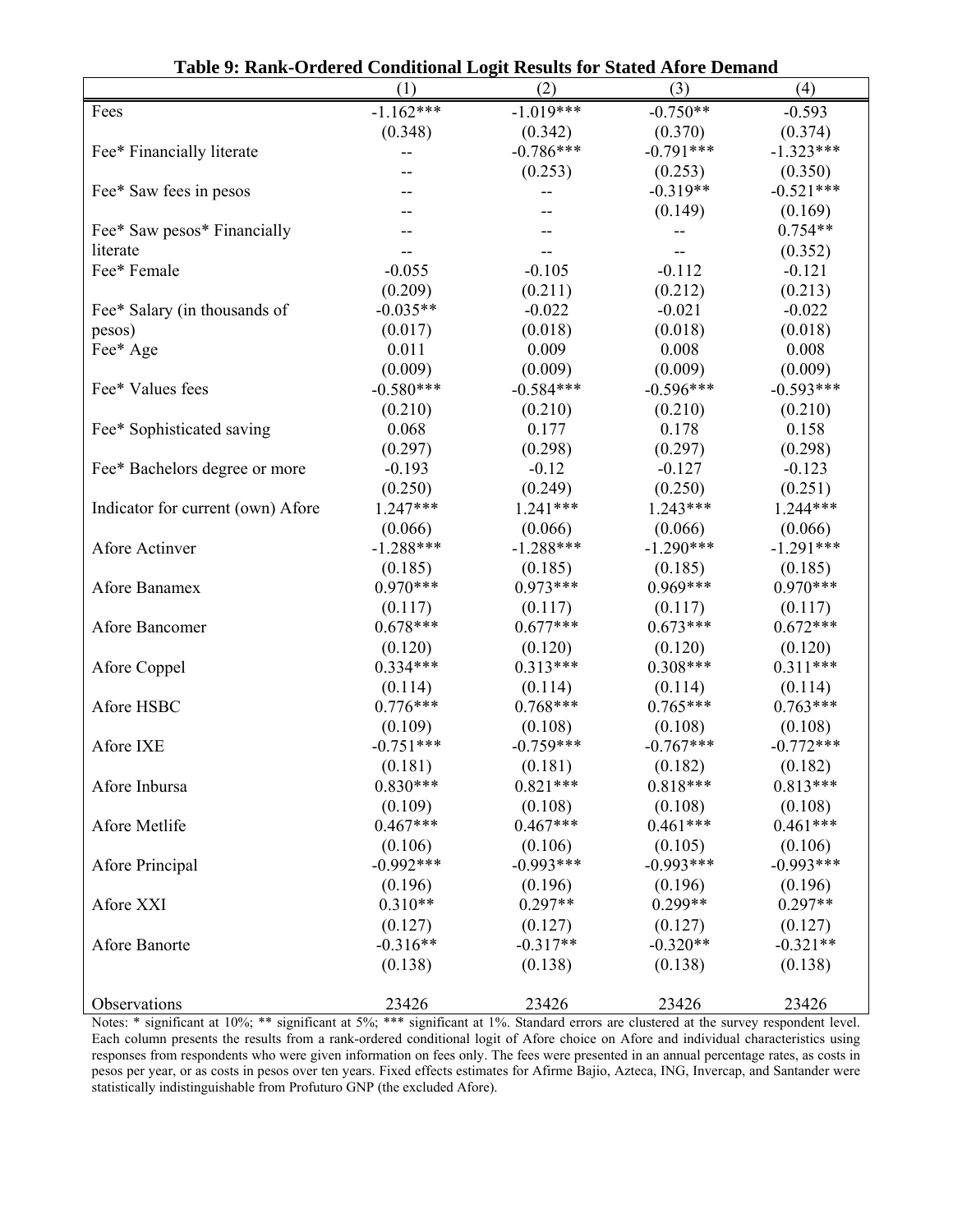| <b>Dependant Variable:</b>                                   | (1)        | (2)         |
|--------------------------------------------------------------|------------|-------------|
| <b>Fee of the First-Choice Afore</b>                         |            |             |
| Constant                                                     | $1.687***$ | $1.753***$  |
|                                                              | (0.029)    | (0.078)     |
| Viewed fees in pesos per year                                | $-0.054*$  | $-0.070**$  |
|                                                              | (0.031)    | (0.034)     |
| Viewed fees and returns in pesos                             | $0.106**$  | 0.085       |
|                                                              | (0.051)    | (0.065)     |
| Viewed 1 year returns                                        | $0.291***$ | $0.291***$  |
|                                                              | (0.043)    | (0.052)     |
| Viewed 3 year returns                                        | $0.212***$ | $0.225***$  |
|                                                              | (0.043)    | (0.053)     |
| Median salary (in thousands of pesos)                        |            | 0.000       |
|                                                              | --         | (0.044)     |
| Bachelor's degree or more                                    |            | $-0.043$    |
|                                                              |            | (0.045)     |
| Has Internet access                                          |            | 0.035       |
|                                                              | --         | (0.054)     |
| Internet usage index                                         |            | $-0.007$    |
|                                                              |            | (0.022)     |
| Age                                                          | --         | 0.000       |
|                                                              |            | (0.002)     |
| Financially literate (score>=2)                              |            | $-0.118***$ |
|                                                              |            | (0.039)     |
| Fees as top reason for choosing Afore                        |            | $-0.081**$  |
|                                                              |            | (0.039)     |
| Returns as top reason for choosing Afore                     | --         | 0.038       |
|                                                              |            | (0.044)     |
| Sophisticated saving (saves in equity/debt/foreign currency) |            | 0.022       |
|                                                              |            | (0.047)     |
| Observations                                                 | 2290       | 2033        |
| R-squared                                                    | 0.06       | 0.1         |

**Table 10: Reduced-Form Impact of Information on Fee of the First-Choice Afore** 

Notes: \* significant at 10%; \*\* significant at 5%; \*\*\* significant at 1%. Standard errors are clustered at the survey respondent level. Each column reports coefficients from an OLS regression of the fee of the first-ranked Afore on indicators for the information format the fees were presented in. Data are from sheets where both fees and returns were presented, and the presentation of fees and returns was either as an annual percentage rate or in pesos per year.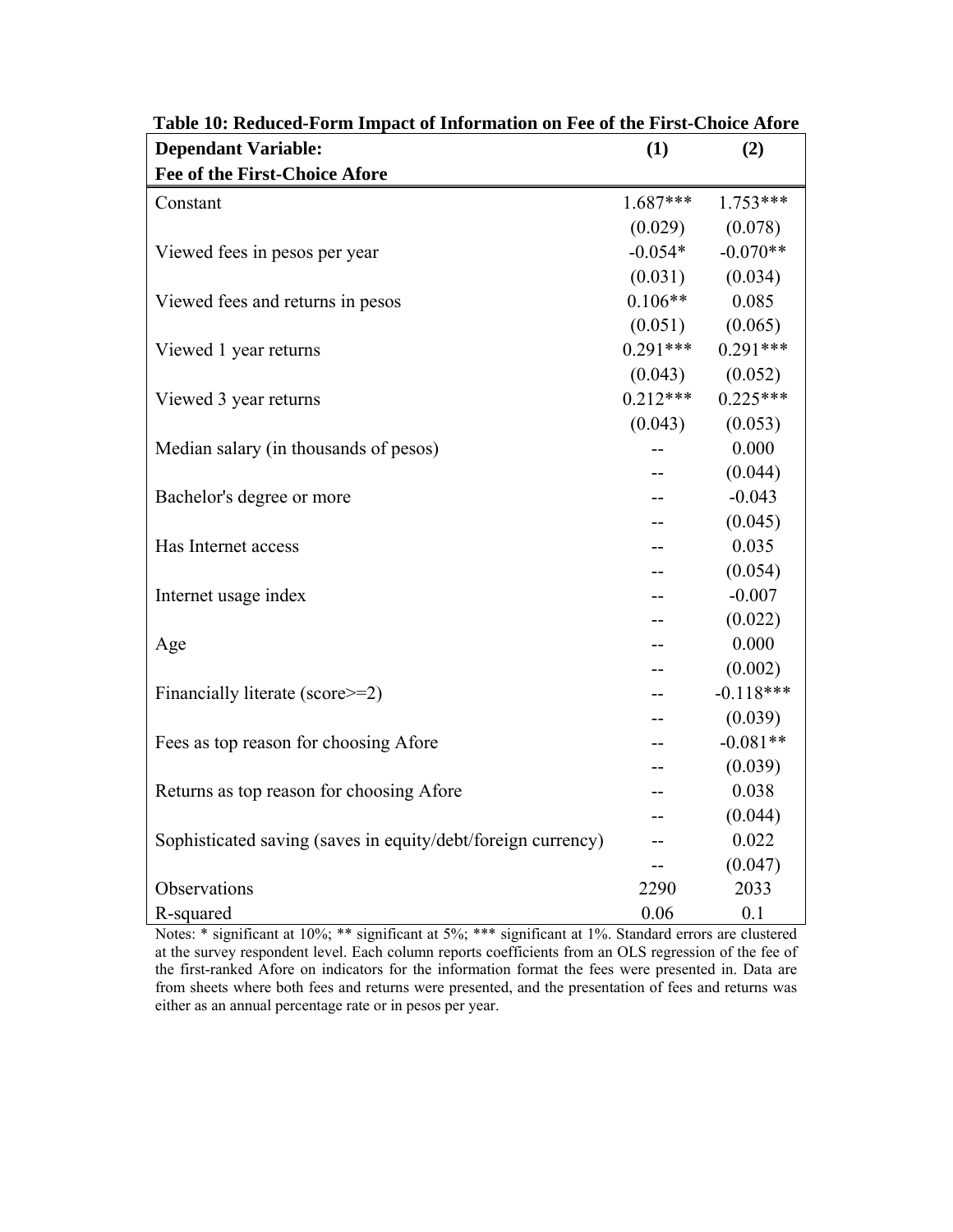|                                       | (1)         | (3)         | (2)         | (4)        |
|---------------------------------------|-------------|-------------|-------------|------------|
| Fees                                  | $-0.370***$ | $-0.298***$ | $-0.178**$  | $-0.161$   |
|                                       | (0.074)     | (0.112)     | (0.084)     | (0.127)    |
| 1 year returns                        | $0.138***$  | $0.050**$   | $0.067***$  | 0.011      |
|                                       | (0.019)     | (0.022)     | (0.022)     | (0.025)    |
| 3 year returns                        |             | $0.172***$  |             | $0.096**$  |
|                                       |             | (0.038)     |             | (0.043)    |
| Fees* Financially literate (score>=2) |             |             | $-0.703***$ | $-0.383**$ |
|                                       |             |             | (0.154)     | (0.186)    |
| 1 year returns* Financially literate  |             |             | $0.225***$  | $0.112***$ |
| $\text{(score)} = 2$                  |             |             | (0.038)     | (0.042)    |
| 3 years returns* financially          |             |             |             | $0.215***$ |
| literate (score>=2)                   |             |             |             | (0.074)    |
| Indicator for current (own) Afore     | $1.142***$  | $1.192***$  | $1.109***$  | 1.199***   |
|                                       | (0.087)     | (0.084)     | (0.089)     | (0.085)    |
| Afore fixed effects                   | Y           | Y           | Y           | Y          |
| Observations                          | 8262        | 8228        | 8245        | 8211       |
| Number of groups                      | 486         | 484         | 485         | 483        |

| Table 11: Rank-Ordered Logit Model of Afore Choice |
|----------------------------------------------------|
|----------------------------------------------------|

Notes: \* significant at 10%; \*\* significant at 5%; \*\*\* significant at 1%. Standard errors are clustered at the survey respondent level. Each column presents the results from a rank-ordered conditional logit of Afore choice on Afore and individual characteristics using responses from respondents who were given information on fees and past returns, and the information was presented in an annual percentage rate or as cost in pesos per year.